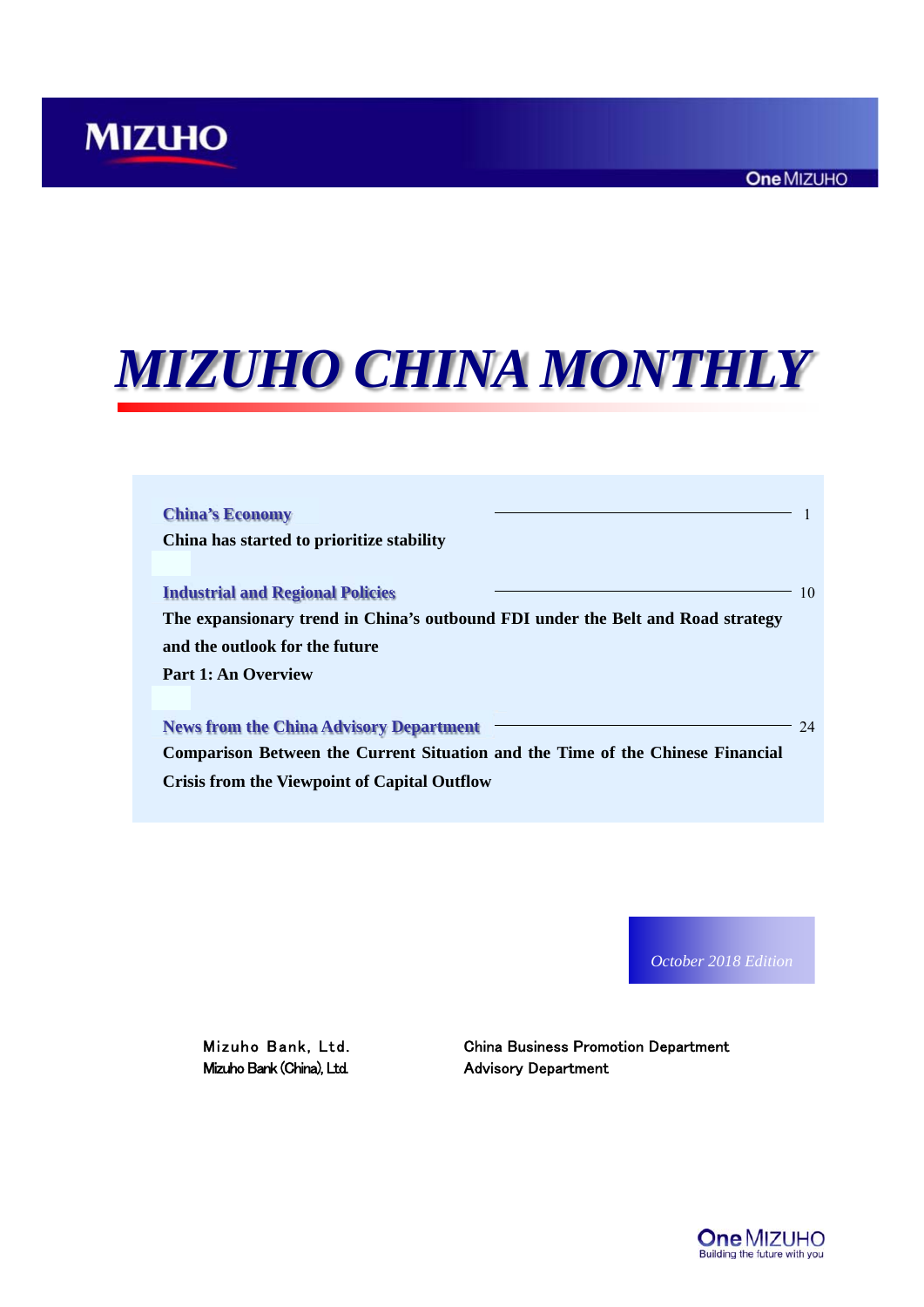### **- Executive Summary -**

#### **China's Economy China has started to prioritize stability**

It is getting harder to ignore that the Chinese economy will face downward pressure from measures to control financial risk and US/China trade frictions. Uncertainty is particularly high when it comes to the latter, with concerns about the future economic stability within China. After recognizing this situation, the Chinese government announced measures that placed more emphasis on stability when it comes to economic policy management. From here on, it will probably make effort to maintain the economic stability through more supportive fiscal and monetary policy, such as the expansion of tax cuts, accelerated government spending, and the provision of sufficient liquidity. The emphasis on stability may lead to a delay in deleveraging and financial system reform as well as overheating in the real estate market. All this might inadvertently serve to preserve several unhealthy aspects of the Chinese economy, with the risk of Chinese economic destabilization dragging on into the long-term, so caution will be required.

#### **Industrial and Regional Policies**

**The expansionary trend in China's outbound FDI under the Belt and Road strategy and the outlook for the future Part 1: An Overview** 

Ranked the world's second largest foreign direct investment (FDI) recipient after the United States, China, which has accepted large amounts of foreign investment, has also seen rapid increases in outbound FDI and in 2015 it reached the number-two position in global rankings. Whilst it slipped to third place in 2017, it leaped from sixth to second place in the investment balance league table, with outbound FDI topping inbound FDI for the third year running (all figures are based on Chinese government statistics). This report offers an overview of the expansionary trend in China's outbound FDI against the progress on its **Belt and Road** strategy and escalating trade friction with the United States, examines the investment trends of Chinese companies in major regions of the world, considers background factors and the orientation of corporate investment strategies and, having elucidated the outcomes and issues involved, explores adjustments to and future directions for Chinese outbound FDI strategies in its transition to sustainable economic growth.

**News from the China Advisory Department Comparison Between the Current Situation and the Time of the Chinese Financial Crisis from the Viewpoint of Capital Outflow** 

Since the beginning of 2018, the SSE Composite Index fell significantly, while the Chinese yuan depreciated in the foreign exchange market due to the trade frictions between the U.S. and China, as well as due to concerns over economic downturn. Thereafter, the People's Bank of China re-introduced a series of measures to control the depreciation of the Chinese yuan, which reminds us of the depreciation of Chinese stocks and the Chinese yuan observed in August 2015, as part of what is known as the "China Shock." At around the same timing, capital outflow from the Chinese domestic market became a serious problem. This article examines the recent depreciation of Chinese stock prices and the Chinese yuan from the viewpoint of capital outflow.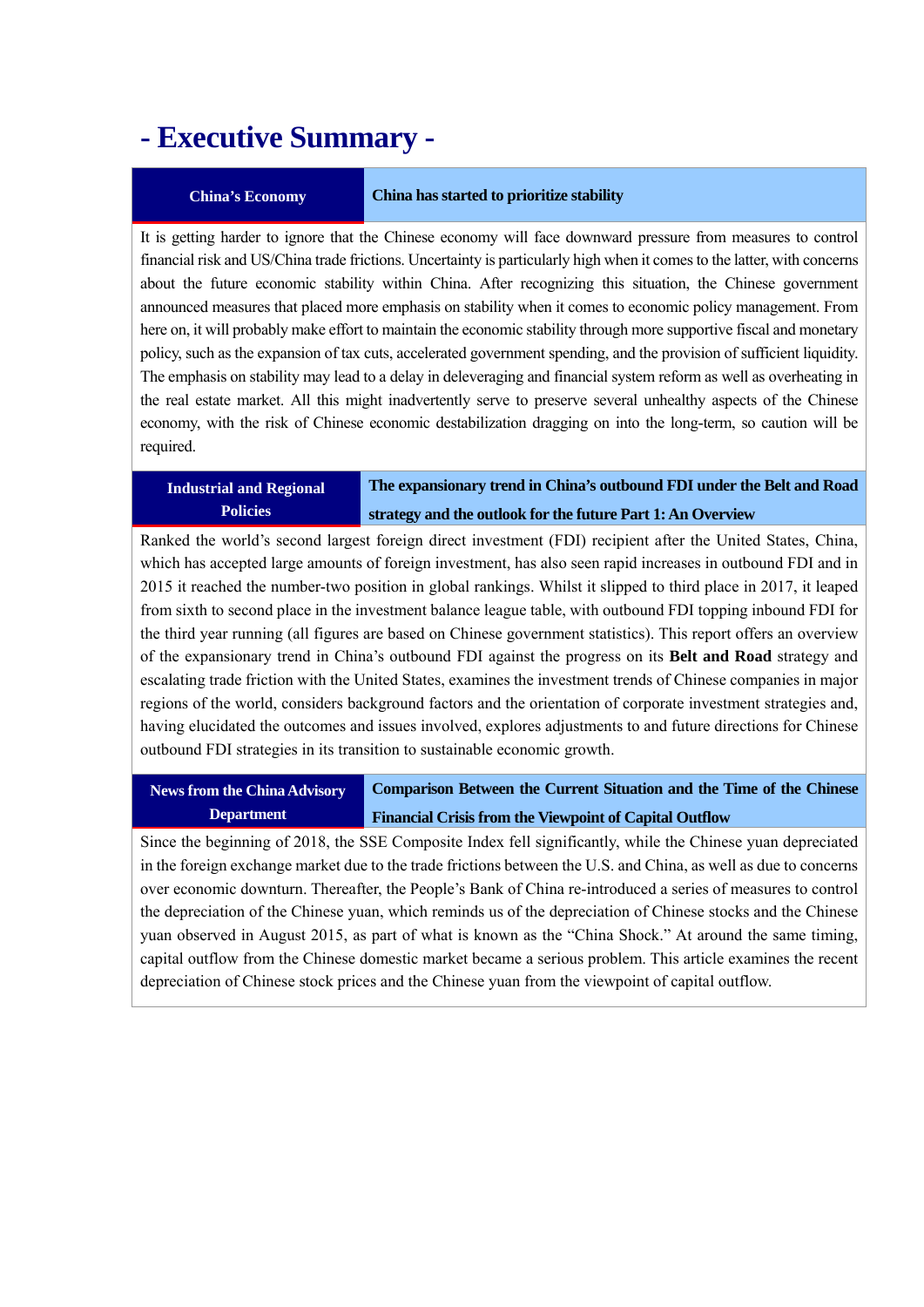#### **China has started to prioritize stability**

**The risk of Chinese economic destabilization could drag on into the long-term if reforms are pushed back** 

**Yusuke Miura: Senior researcher China Unit, Research Department-Asia Mizuho Research Institute Ltd.** 

#### **1. Domestic troubles and externals threats pose risks that could destabilize the Chinese economy**

At +6.7% y-o-y, China's real GDP growth in April–June 2018 was only down slightly on the previous quarter  $(+6.8\%$  y-o-y), with the economy still seemingly growing at a stable pace. However, there are actually some deep-rooted economic uncertainties and it is getting harder to ignore the downside risks these present. There are two main factors behind these risks: measures to control financial risk within China (domestic troubles) and trade frictions with the US (external threats).

#### **(1) Domestic troubles: Measures to control financial risk are already starting to exert downward pressure on the real economy**

We turn first to measures to control financial risk within China. These measures can be divided into two main categories: (1) the regulation of the shadow banking sector (which has become a channel for procuring funds through non-bank sources) and (2) deleveraging. As for (1), the authorities slowly started to guide short-term interests rates higher from August 2016. These efforts were stepped up in 2017, with the China Banking Regulatory Commission (as it was known at the time) conducting intensive inspections of commercial banks, for example, while the People's Bank of China (PBOC) strengthened its control and oversight via the Macro Prudential Assessment (MPA) framework. The Central Economic Working Conference then placed controlling financial risk at the top of its list of key policy issues to be tackled in the three years until 2020. As a result, the authorities have continued to pursue system development and other initiatives entering 2018. A particularly influential document is the *Guiding Opinions on Regulating the Asset Management Business of Financial Institutions* (promulgated in April this year), which covers a wide range of financial business activities that form the basis of the shadow banking sector, including the wealth management products (WMP) offered by commercial banks and the asset management operations of non-banking financial institutions (NBFI).

As for (2), deleveraging was adopted as a key economic policy in 2016 in tandem with efforts to eliminate overcapacity, for example, with moves in this direction picking up in earnest thereafter. In October 2016, the government also released its basic plan for deleveraging in the corporate sector (*Opinions on Vigorously, Steadily and Properly Reducing Corporate Leverage Ratios*). China subsequently succeeded in putting a halt to rising leverage ratios across the entire non-financial sector (Fig. 1), so in 2018 the government announced it would now focus on the deleveraging of state-owned enterprises (SOEs) and local governments, based on its 'structural deleveraging' plan. Local governments were given permission to issue local-government bonds in 2015, but they also built up substantial 'hidden debt' through PPPs or the private-sector supply of public services, for instance. As a result, the authorities launched regulation initiatives and moves to grasp the actual situation, etc. from mid-2017 onwards.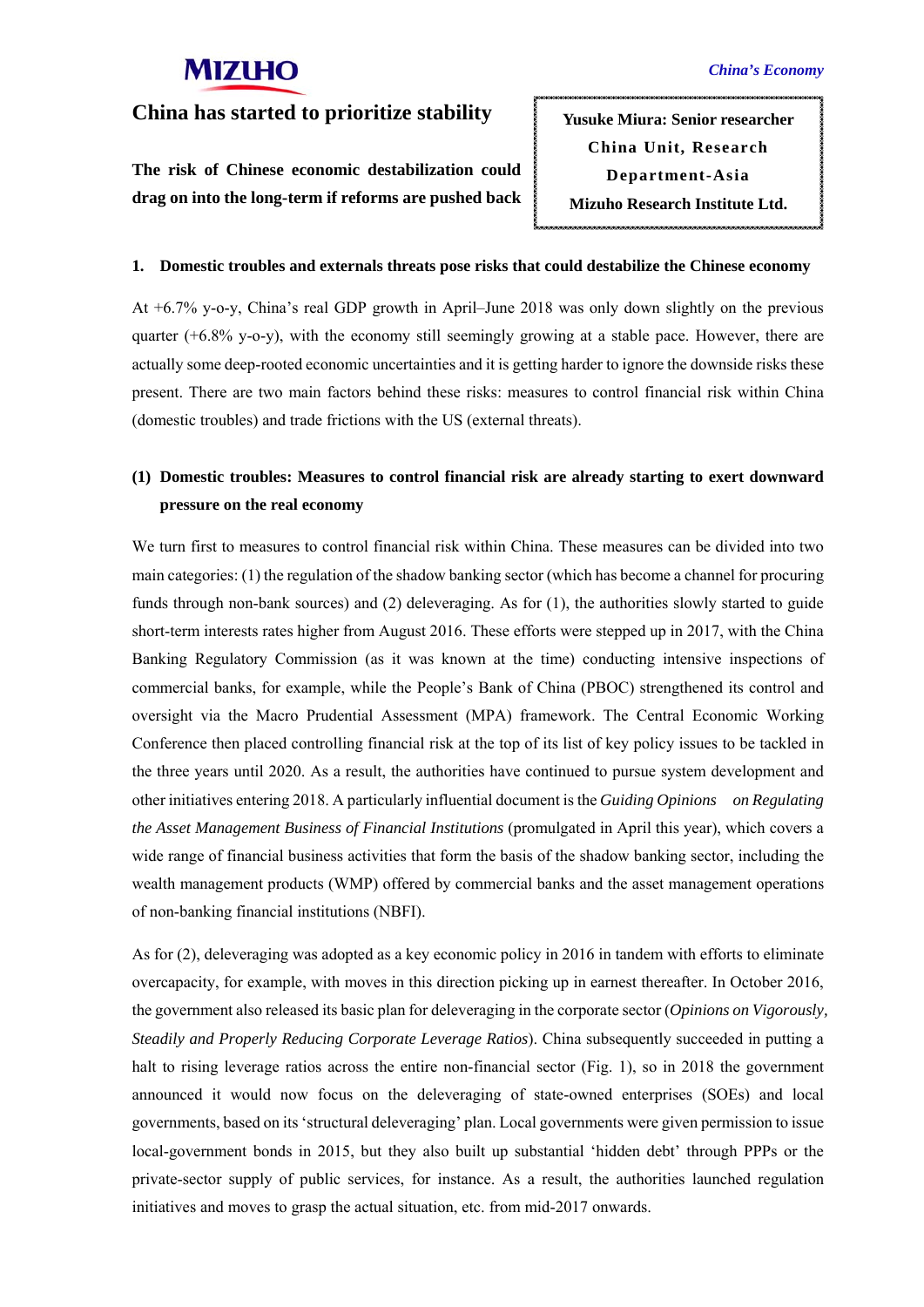#### *China's Economy*

These ongoing, ever-tougher measures to control financial risk are gradually starting to exert downward pressure on the real economy. For example, lending rates have slowly risen and funding from the shadow banking sector is tapering off (Fig. 2). Private companies and small and micro enterprises face higher bank borrowing rates and they also rely more on the shadow banking sector compared to SOEs, so these shifts have made it harder for them to raise funds, with some private enterprises even defaulting. Furthermore, the moves have also made it harder for local government finance platforms to raise funds via the shadow banking sector. An investigation of nationwide PPPs revealed many projects with problems, with the Ministry of Finance excluding a number of PPPs from a project list it compiles. As a result, infrastructure investment (which had previously helped to bolster the economy) dipped into negative territories on a real y-o-y basis over April–June 2018.





## real economy and M2



Note: The most recent figure = as of the end of December 2017

Compiled by Mizuho Research Institute from BIS materials

Note: The most recent figure = as of the end of June 2018; 'shadow banking-related' refers to the sum total of entrusted loans, trust loans, banker's acceptances and corporate bonds (it does not include equity finance).

Source: Compiled by Mizuho Research Institute based on materials from the PBOC and CEIC Data

#### **(2) External threats: Trade frictions with the US are becoming a major concern as a potential risk factor from here on**

Next, we turn to trade frictions with the US. From the launch of the Trump administration in October 2016 to 2017, China and the US held a series of heads-of-state meetings and cabinet-level talks. During this period, no major volatile factors emerged on the economic management front. In February 2018, though, risk flared up when the US announced it was placing new tariffs on steel and aluminum imports from its major trading partner countries and regions, including China (Fig. 3).

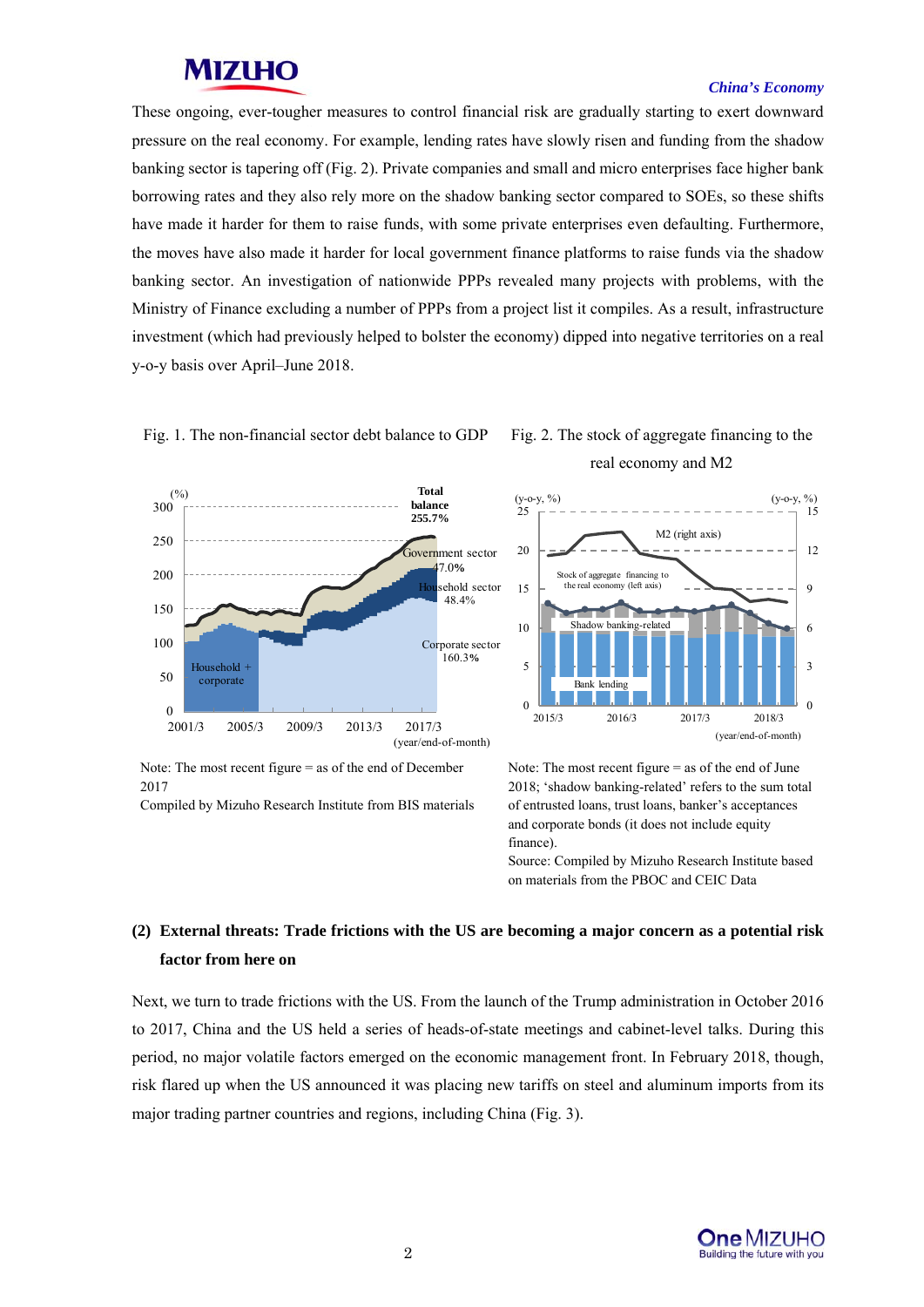

#### *China's Economy*

#### Fig. 3 Major events related to US/China trade frictions (from February 2018)

|            | The US                                                                                                                                               |  |                                                                                                                                      | China                                                                                                                              |  |
|------------|------------------------------------------------------------------------------------------------------------------------------------------------------|--|--------------------------------------------------------------------------------------------------------------------------------------|------------------------------------------------------------------------------------------------------------------------------------|--|
| Feb        | New tariffs on steel and aluminum                                                                                                                    |  | New tariffs on 128 items imported from the<br>US (wine, pork, etc.)                                                                  |                                                                                                                                    |  |
| Mar<br>Apr | Announcement of 1,300 Chinese items that<br>could be subject to new tariffs                                                                          |  | Announcement of 106 US items that could<br>be subject to new tariffs (airplanes, soya,<br>automobiles, etc.)                         |                                                                                                                                    |  |
| May        | Consideration of new tariffs on \$100<br>billion of Chinese imports                                                                                  |  | Announcement of instant retaliation if the<br>US publishes a tariffs list                                                            | President Xi Jinping announces that the<br>rules on foreign ownership will be relaxed<br>when it comes to sectors like finance and |  |
| Jun        | <b>US/China trade talks</b>                                                                                                                          |  |                                                                                                                                      | automobile manufacturing, etc.                                                                                                     |  |
|            | First round: May 3-4 (Beijing)                                                                                                                       |  |                                                                                                                                      | Announcement of lower tariffs (May<br>onwards)                                                                                     |  |
| Jul        | Second round: May 17-18 (Washington); the US and China release a joint statement<br>Third round: June 2-3 (Beijing); only China releases a statement |  |                                                                                                                                      |                                                                                                                                    |  |
|            |                                                                                                                                                      |  |                                                                                                                                      | The standards for participation in sectors<br>like agriculture, natural resources and                                              |  |
| Aug        | New tariffs on \$50 billion (\$34 billion +<br>\$16 billion) of Chinese imports                                                                      |  | New tariffs on \$50 billion (\$34 billion +<br>\$16 billion) of US imports                                                           | energy are relaxed after the negative list is<br>revised                                                                           |  |
| Sep        | Consideration of new tariffs on \$200<br>billion of Chinese imports                                                                                  |  | Announcement that China will strike back<br>with a comprehensive package that<br>includes 'quantitative and qualitative'<br>measures | Announcement of lower tariffs (July<br>onwards)                                                                                    |  |
|            | Consideration of lifting the rate of new<br>tariffs on \$200 billion of Chinese imports                                                              |  | Imposition of new tariffs on \$60 billion of<br>US imports                                                                           |                                                                                                                                    |  |
|            | <b>US/China trade talks</b><br>Fourth round: August 22-23 (Washington)                                                                               |  |                                                                                                                                      |                                                                                                                                    |  |
|            | Further tariffs on \$200 of Chinese imports<br>$(10\%$ , rising to 25% in January 2019)                                                              |  | Further tariffs on \$60 of US imports<br>(planned)                                                                                   |                                                                                                                                    |  |
|            |                                                                                                                                                      |  |                                                                                                                                      |                                                                                                                                    |  |

Source: Compiled by Mizuho Research Institute from various materials

The US ratcheted up the pressure on China in March when it began looking into the imposition of new tariffs on Chinese imports worth around \$50 billion. China reacted to this tougher stance by announcing measures to open up and increase imports while indicating a desire to resolve the issue through talks. However, it also warned that it was 'not afraid of a trade war' and it published a list of US imports that would be subject to retaliatory tariffs.

While pursuing this carrot-and-stick approach, China held three rounds of talks with the US from May to the start of June, with hopes for a resolution rising. In the end, though, the talks failed to produce any concrete results. As a result, the US imposed new tariffs on Chinese goods at the start of July, with China then introducing its own retaliatory measures. This tit-for-tat battle continued thereafter, with the US announcing it would place new tariffs on \$200 billion of Chinese imports, for example. High-level trade talks then took place at the end of August, but there are still no signs of the frictions calming down, with the US ultimately deciding to impose the tariffs, for instance.

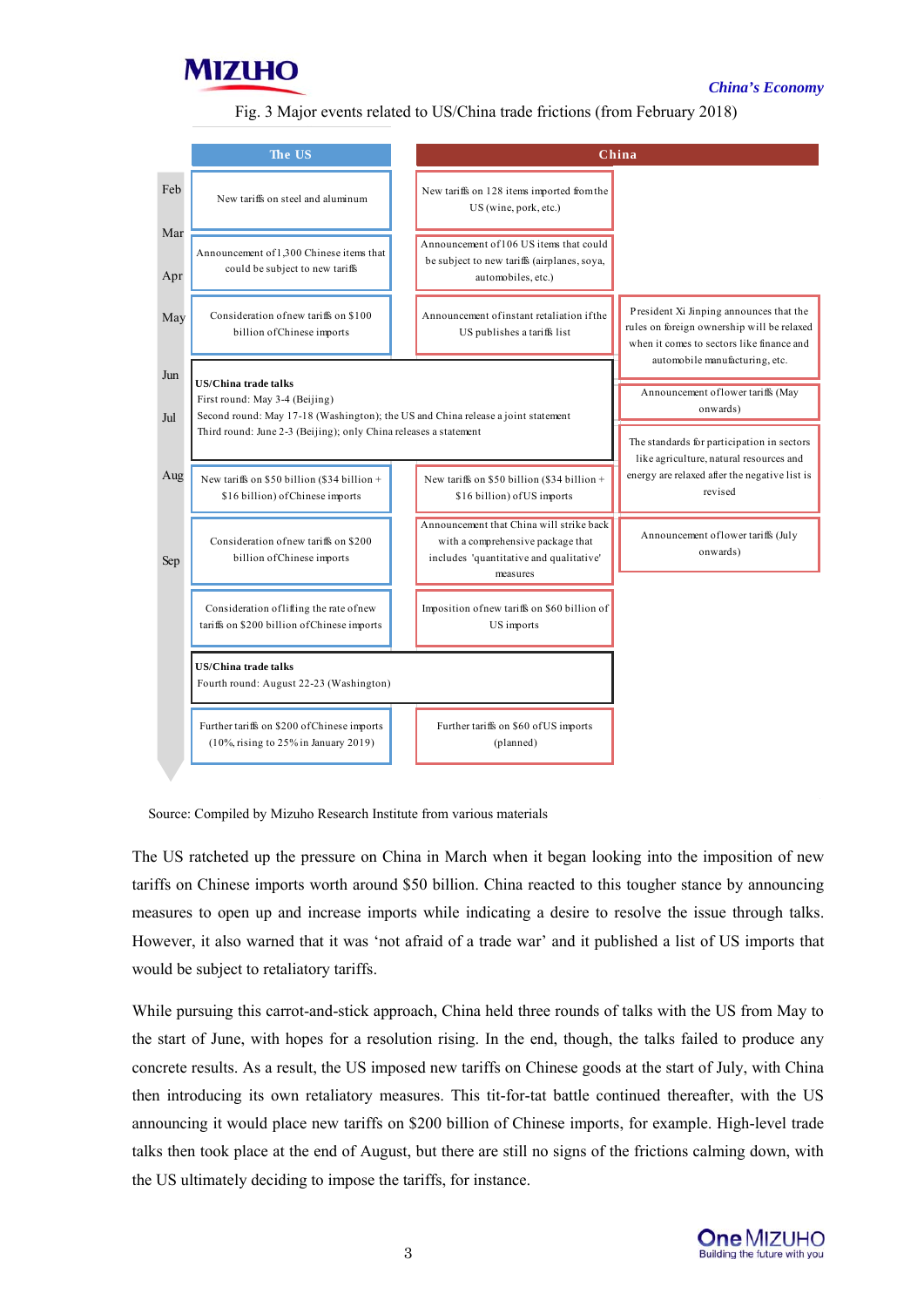#### *China's Economy*

Concerns about these ongoing tensions are destabilizing the financial markets. Fears about the future flared up following the US decision on June 15 to place new tariffs on \$50 billion of Chinese imports. As a result, by the close of day on June 19, Shanghai Composite index were down -3.8% on the previous day, with the RMB also sliding against the dollar (Fig. 4). PBOC head Yi Gang and others have since called for a rational response, citing China's strong fundamentals, for example. With the authorities also intervening in the currency markets, stock prices have been shored up and the RMB's ongoing slide has been halted. Market participants remain uneasy, though, with stocks and the RMB still facing downward pressure.

The real economy is also expected to gradually face more downward pressure from here on due to falling exports or rising prices, for instance. The US and China have already slapped new tariffs on imports worth \$50 billion. If things stop here, the impact on exports will be limited. However, if further tariffs are imposed on \$200 billion of imports, exports will probably face more downward pressure, with capital investment also hit as sentiments worsen. As such, trade frictions with the US are becoming a major concern as a potential risk factor from here on.



Fig. 4 The Shanghai Stock Exchange Composite Index and the RMB's rate against the dollar

Note: The most recent figure = August 10, 2018 Source: Compiled by Mizuho Research Institute based on materials from CEIC Data

#### **2. The focus of Chinese economic policy management is gradually toward maintaining stability**

Amid growing concerns about increased economic instability, China held two key meetings in July, namely the State Council executive meeting on July 23 and the Central Politburo meeting on July 31. The Chinese authorities used these meetings to stress the need to 'keep the economy operating within rational bounds' with a focus on maintaining stability. The Central Politburo meeting also adopted 'keeping the economy on a stable and healthy development track' as its main priority while announcing efforts to 'keep employment, the financial sector, foreign trade, foreign and domestic investments, and expectations stable.'

The authorities seem particularly worried about the impact of the US/China trade frictions. It seems they

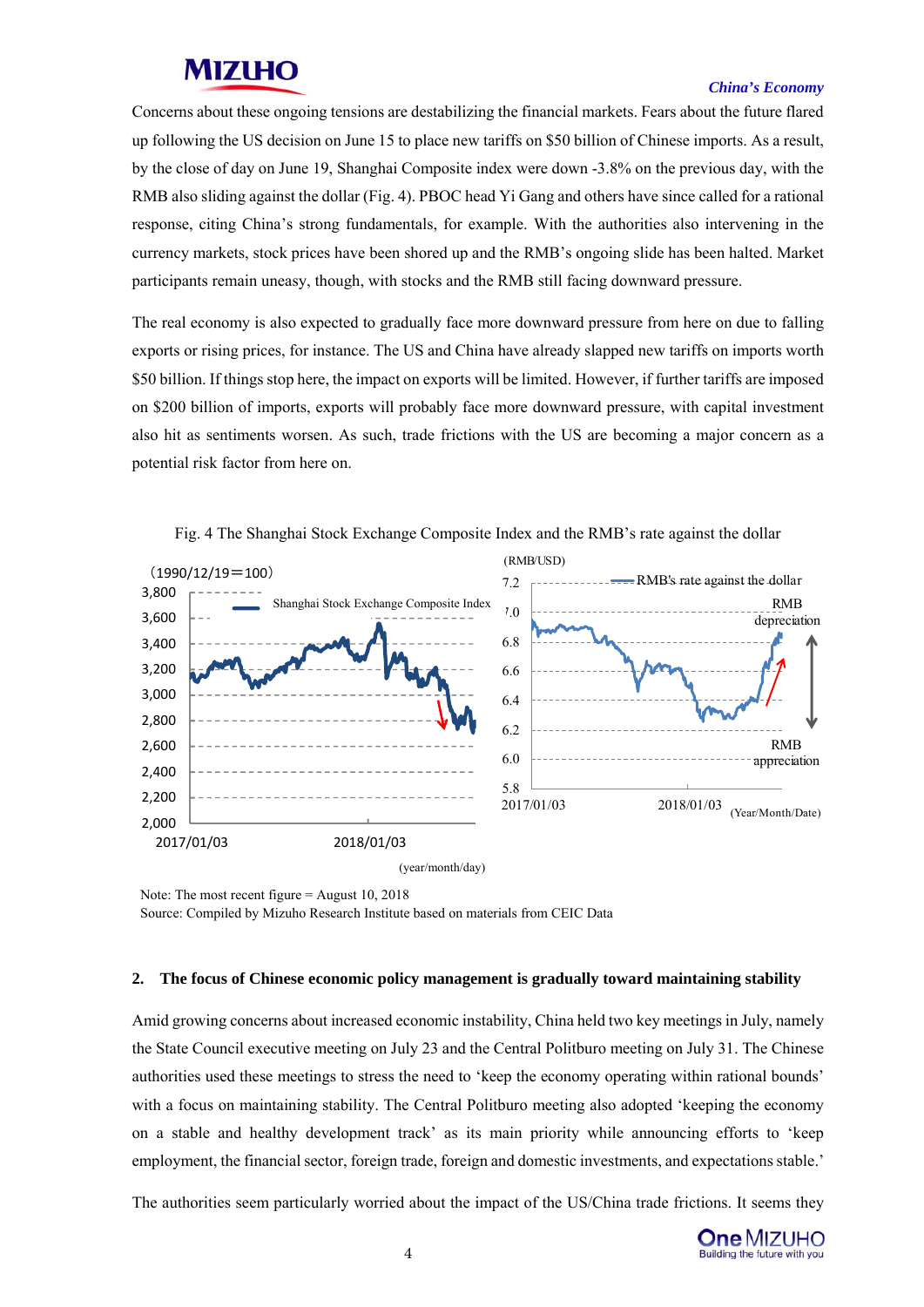#### *China's Economy*

regard measures to control financial risk as a matter of domestic policy, so even if these measures lead to slower economic growth, this impact can be controlled by adjusting these measures, for instance. With US/China trade frictions, though, China has to respond to actions taken by the US. This makes this factor the subject of considerable uncertainty and thus harder to control. With this situation not improving, it seems the Chinese authorities have grown more concerned about the future. In fact, the Central Politburo meeting also talked about changes in the external environment. It indicated that although the economy was moving stably, 'there have been some shifts and the economy faces some new problems and new challenges, with the external environment also undergoing some clear changes.'

Fiscal and monetary policy will play a key role in maintaining stability. The policy measures raised at these meetings are outlined below alongside a projection for the future.

#### **(1) Fiscal policy: In addition to tax cuts and an acceleration of existing projects, the authorities might expand the usage of off-budget financing**

When it comes to fiscal policy, China has placed an 'active fiscal policy' as its basic policy for this year. The State Council executive meeting called for this to be pursued in a 'more proactive' manner, while the Politburo meeting also said that fiscal policy should "play a greater role in expanding domestic demand and structural adjustment." All this suggests that the deficit-to-GDP ratio might be expanded beyond the 2.6% target announced at the start of the year. Speaking about the goal of pursuing a 'more active fiscal policy' during a press conference on July 26, China's vice-minister of finance said the authorities could tweak policy to meet new circumstances while further increasing the assignment of policy measures.

Specific policy measures are likely to include further tax cuts (a priority area for this year's fiscal policy) and an acceleration and expansion of government spending. The National People's Congress pledged to cut corporate taxes and fees by RMB 1.1 trillion (RMB 800 billion in tax cuts and RMB 300 billion in reduced fees) when it released its budget proposal this March. The authorities have now moved to the stage of implementing several policies in succession, but the aforementioned State Council executive meeting also pledged to cut taxes by an additional RMB 65 billion through an expansion of the R&D tax credit scheme.

With regards to government spending, meanwhile, the authorities are mainly expected to accelerate planned or ongoing infrastructure construction projects, with a focus on 'expanding domestic demand.' Specific measures announced by the State Council executive meeting include issuing special bonds for local governments (planned RMB 1.35 trillion a year) and accelerating the usage of procured funds, for example, as well as providing the necessary funds to local government finance platforms for ongoing construction projects.

In addition to issuing government bonds and local government bonds to cover budget deficits, the Chinese government has other ways of raising funds for fiscal policies. These include: various corporate special bonds approved by the National Development and Reform Commission (NDRC) for the purposes of promoting the development of certain industries, etc.; railroad construction bonds (railway bonds) issued

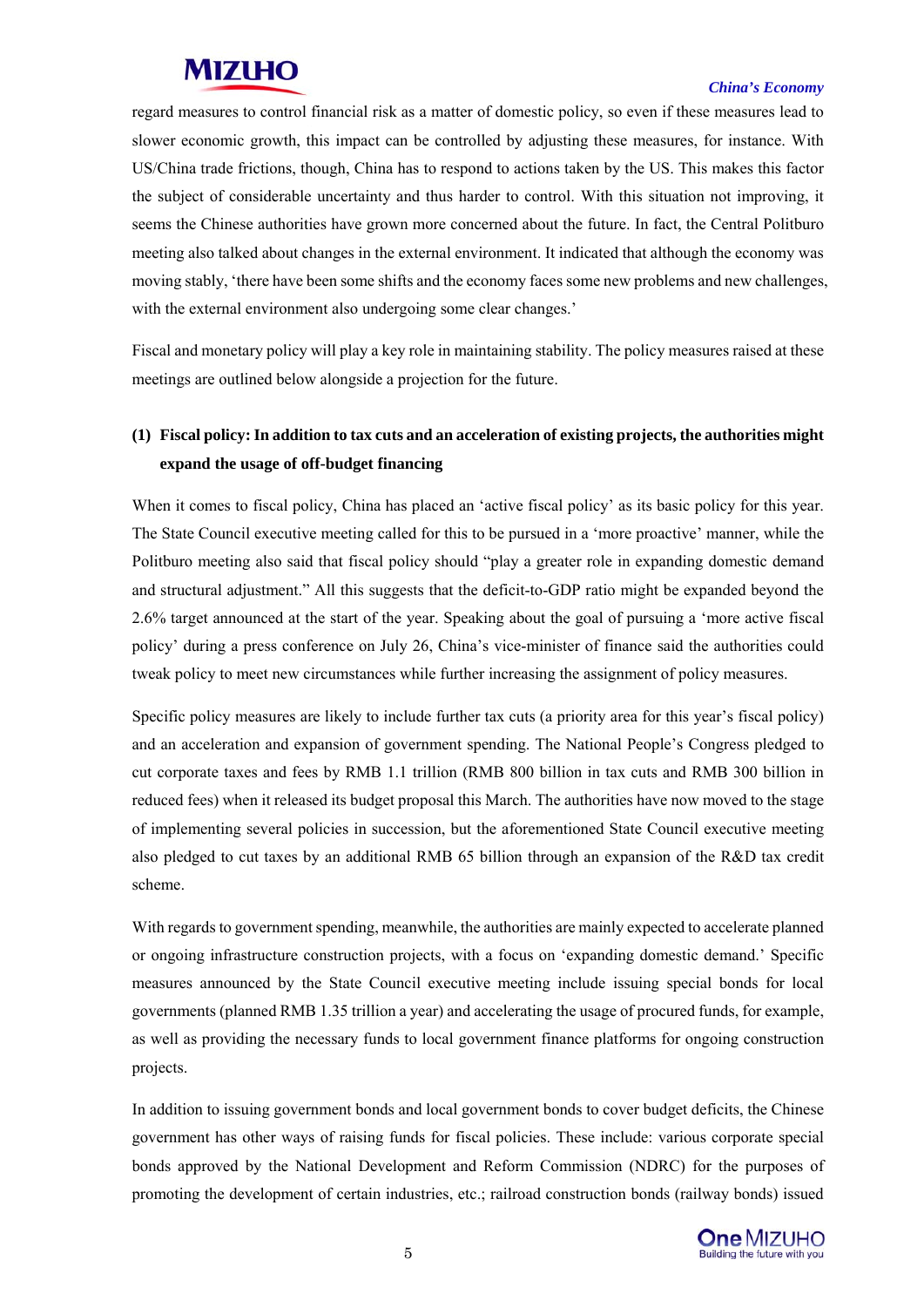#### *China's Economy*

by the China Railway Corporation; the aforementioned corporate bonds issued by local government finance platforms (municipal corporate bonds); and bonds issued by policy financial institutions. Though the state is not the main body behind these issuances, these bonds are effectively a 'quasi-fiscal' form of funding (Fig. 5). From here on, the authorities may expand infrastructure spending by increasing this kind of offbudget financing<sup>1</sup>.



#### **Fig. 5 Fiscal spending and quasi-fiscal spending**

Note: Fiscal spending = the sum total of budget expenditures and government-managed funds expenditures. Quasi-fiscal spending = the sum total of new issuances of policy finance bonds, municipal corporate bonds, railway bonds, and corporate special bonds approved by the NDRC.

Source: Compiled by Mizuho Research Institute based on materials from the Chinese Ministry of Finance, CEIC Data and Wind.

#### **(2) Monetary policy: Policy has been revised from 'prudent and neutral' to just 'prudent,' with the scope of accommodation also widened**

At the beginning of the year, China announced it would 'maintain a prudent and neutral monetary policy while easing and tightening policy in an appropriate manner.' The 'neutral' aspect was adopted in 2017, but this was revised at the State Council executive meeting and the Central Politburo meeting, with the former pledging to 'maintain a sound a monetary policy while easing and tightening policy in an appropriate manner' and the latter pledging to 'stick firmly to a prudent monetary policy.' When it came to liquidity provision, meanwhile, the authorities shifted from a policy of 'firm management' to one of 'firm monitoring,' while the level of liquidity (provided to financial institutions) was revised from 'reasonable and stable' to 'reasonable and ample.'

As mentioned above, from the latter half of 2016, the Chinese government inclined policy in a slightly tighter direction (by guiding short-term interest rates to high levels, for example) in order to prevent financial risk, before then adopting a 'prudent and neutral monetary policy' from 2017. Since entering 2018, though, China's monetary policy management has been marked by a series of accommodative measures. This trend was also confirmed by a shift in monetary policy. In particular, while maintaining base lending

 $<sup>1</sup>$  At the start of August, media reports stated that the amount spent on railway construction could be upgraded from the</sup> initial annual plan of RMB 732 billion to RMB 800 billion. However, it is unclear whether this will be covered from the government's budget or by the issuance of railway bonds.



-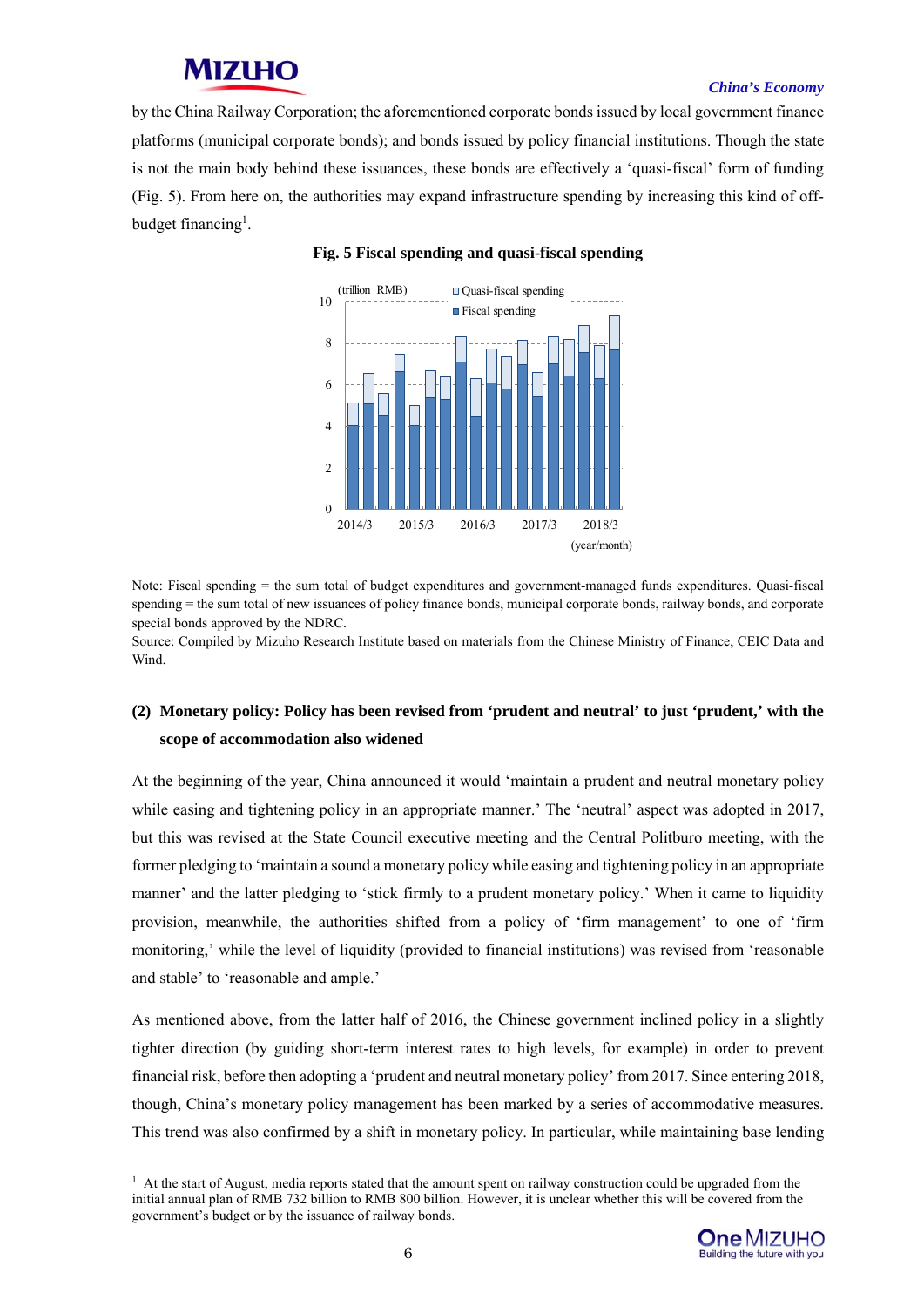#### *China's Economy*

rates and reverse repo rates at a certain level, the authorities lowered required reserve ratio three times in January, April and July (Fig. 6). In June, meanwhile, the PBOC announced it would expand the range for acceptable collateral for the Medium-term Lending Facility (MLF) to include corporate bonds rated AA+ or AA (it was previously just bonds rated AAA), for instance. This was done to encourage financial institutions to lend to these firms. Furthermore, in July the Shanghai interbank interest rate (SHIBOR) was lowered, while the PBOC provided substantial funds via the MLF on July 23 (the same day the State Council executive meeting opened).

Fig. 6 The required reserve ratio and key interest rates



Note: The required reserve ratio applies to all financial institutions. The cut in January 2018 was only aimed at certain institutions, so it is not reflected in this graph.

Source: Compiled by Mizuho Research Institute based on materials from the PBOC and CEIC Data

From here on, the authorities will probably continue to manage monetary policy in the same way in order to maintain the stability of the real economy and the financial system. Specifically, they are expected to provide liquidity to the real economy by cutting the required reserve ratio again and utilizing the MLF, for example, while continuing to control credit with a greater focus on financial institution liquidity. As for other monetary policy means, it seems likely base lending rates will be kept fixed for now owing to the substantial signaling effect on the markets.

Though policy is expected to remain focused on controlling financial risk, the authorities are unlikely to adopt any measures drastic enough to threaten stability. The Central Politburo meeting stated that "China must better combine the task of forestalling and defusing financial risks with serving the real economy…while firmly grasping the intensity and tempo of policy." This suggests the authorities will consider the negative impact on the economy when planning and designing policies and adjusting the pace of reforms.

#### **3. The risk of Chinese economic destabilization could drag on into the long-term if reforms are pushed back, so caution will be needed**

Based on the above, it seems the Chinese authorities will manage economic policy with a focus on maintaining stability as they try to prevent the economy from being destabilized (by US/China trade

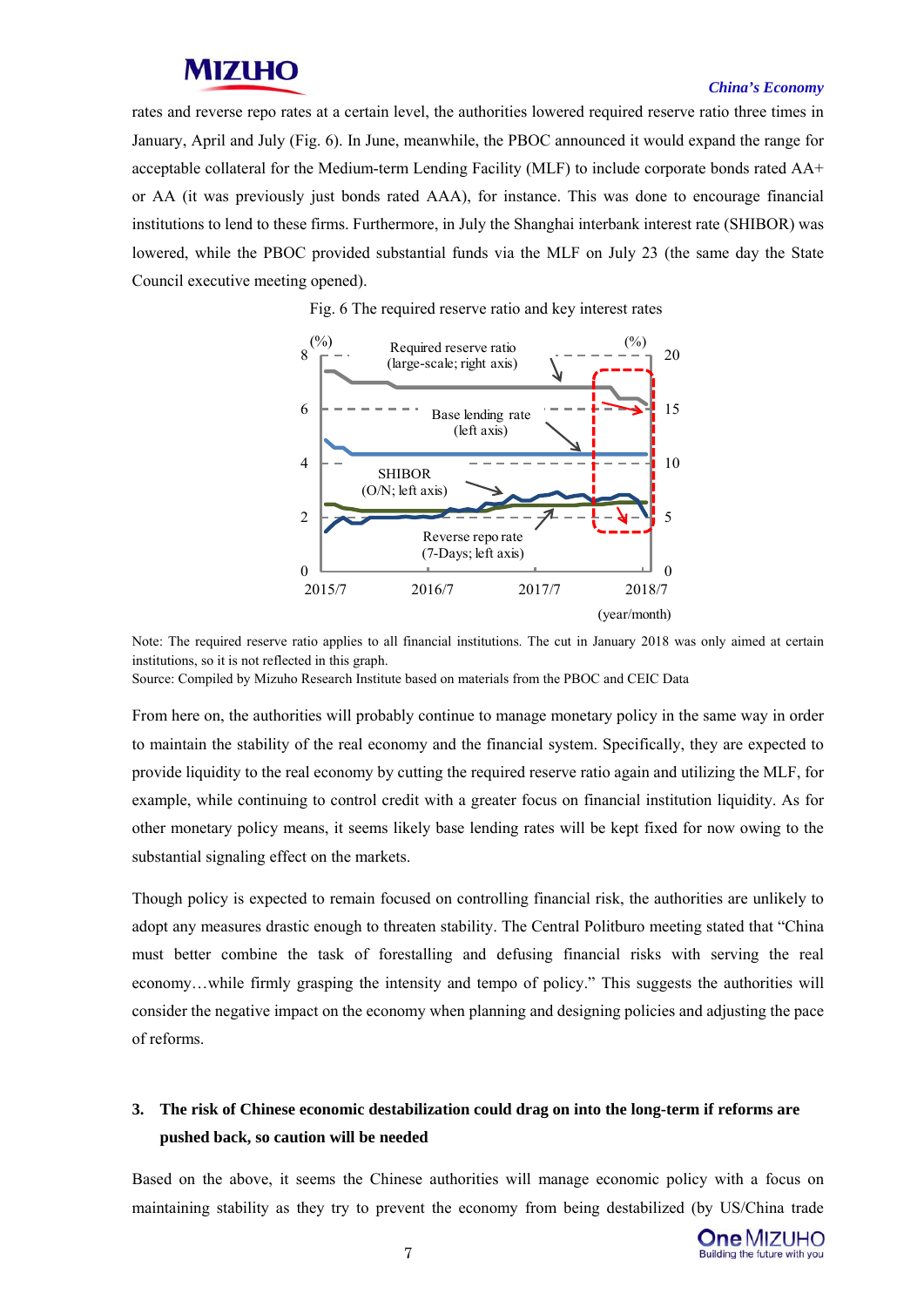#### *China's Economy*

frictions in particular). The State Council executive meeting said China would 'not resort to a deluge of strong stimulus policies,' thus signaling that the government would refrain from taking any excessive measures to boost the economy. However, the policy of prioritizing stability will require monitoring to see if it produces any side effects.

For example, one worrisome factor from here on will be whether the government slips behind when it comes to its ongoing deleveraging efforts. As mentioned above, the non-financial sector debt balance to GDP (a representative indicator of leveraging conditions) has stopped rising. However, this is mainly because GDP grew at a fast clip in 2017 on healthy external demand rather than because the debt balance has shrunk. If the outstanding debt of SOEs and local governments expands more than necessary as the government steers monetary policy in an accommodative direction to support the economy through infrastructure spending, there are concerns this could slow the pace of deleveraging.

There are also concerns about the impact of financial system reforms on the RMB's exchange rate or capital transaction reforms, for example. After the launch of the Xi administration's first term, China moved to make the RMB's exchange rate more market-driven, but the RMB's rate against the dollar plummeted after the method of calculating the central parity rate mechanism was revised on August 11, 2015 to make it more market-oriented. After that, China introduced a number of measures that ran counter to the goal of 'marketization.' These included introducing a foreign exchange risk reserve requirement, introducing a counter-cyclical factor to control one-sided foreign-exchange movements, and strengthening capital outflow restrictions. The RMB subsequently faced less downward pressure and it appreciated, so the authorities moved to phase out or relax these measures. However, the RMB has begun sliding again, so the PBOC reintroduced the foreign exchange risk reserve requirement on August 10 and the counter-cyclical factor on August 24 (a day when the exchange rate approached seven RMB to the dollar). All this suggests concerns are becoming a reality.

In addition, the impact on the housing market, which has been moving bullishly again from the end of 2017, mainly due to brisk housing sales in regional cities will also require monitoring (Fig. 7). One reason for the recent sales recovery was the payment of compensation in relation to the redevelopment of urban barrack zones, but the government has already began to adjust this policy. The Central Politburo meeting also pledged to 'resolutely rein in rising house prices' based on a policy of 'strengthening the resolve to tackle the problems of the real estate market.' As such, it seems house buying restrictions and so on will also be extended to regional cities from here on. However, if the government cannot adequately control how funds are used after boosting the supply of funds through adjustments to monetary policy, this might prompt a flood of money into the housing market and this could lead to overheating.

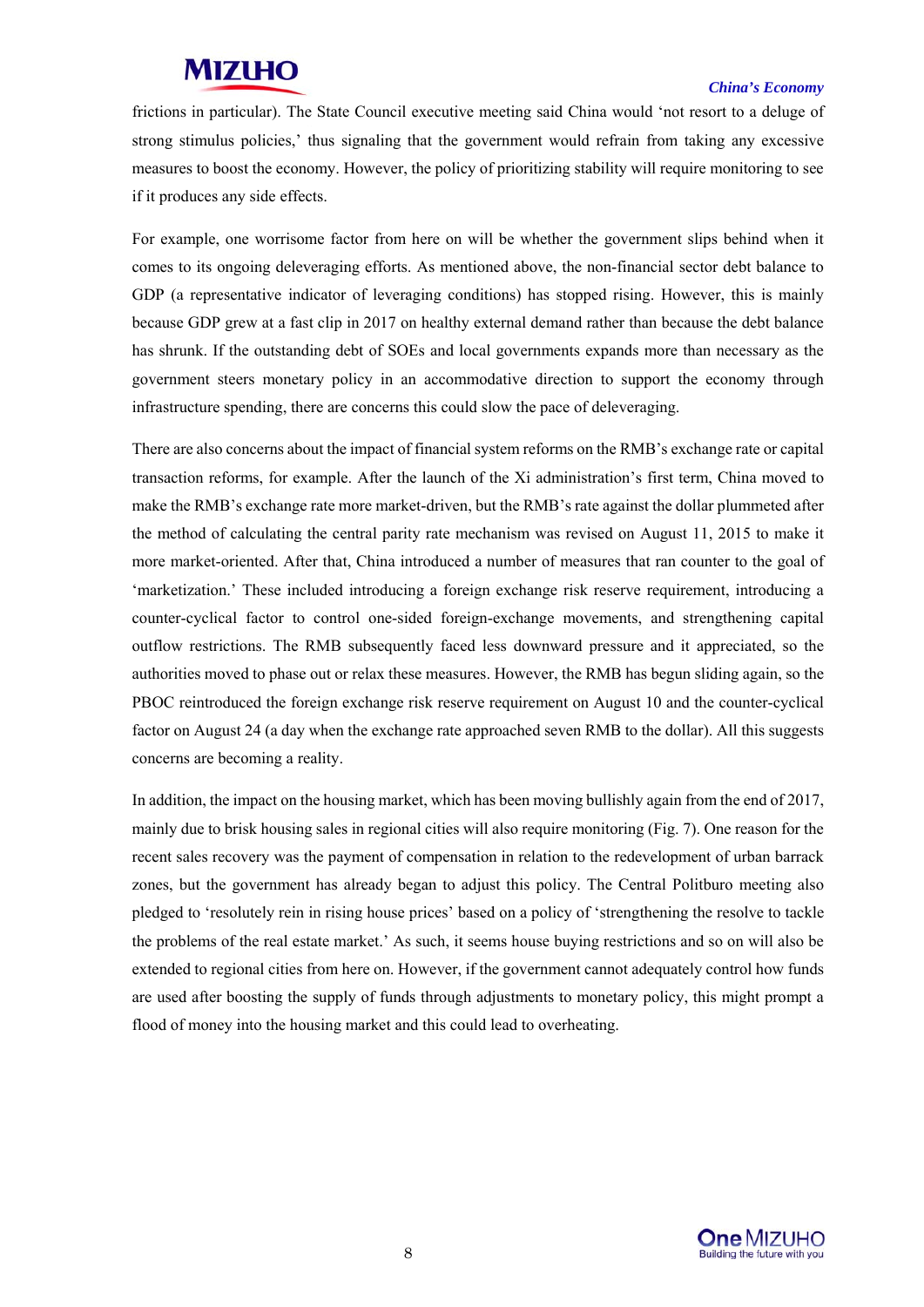



Fig. 7 The floor space of residential buildings sold and prices

Note: The movements of newly-constructed commercial house prices. House prices = the average of 70 cities; the floor space of residential buildings  $=$  the nationwide figure.

Source: Compiled by Mizuho Research Institute based on materials from China's National Bureau of Statistics and CEIC Data

During the Xi administration's second term, the government has been prepared to tolerate an economic slowdown as it prioritizes structural reform. However, it seems that the US/China trade frictions have thrown a spanner in the works. If the reform program stagnates, this might inadvertently serve to preserve several unhealthy aspects of the Chinese economy, with concerns about the increase of future risks. As such, maintaining a balance between reform and stability remains a pressing issue. As mentioned above, the US/China trade frictions are unlike anything the government faced during the Xi administration's first term in the sense that they are difficult for China to control and thus pose a huge destabilizing threat. For this reason alone, the Xi administration might push back reforms for now as it prioritizes economic stability, with the risk of Chinese economic destabilization dragging on into the long-term, so this issue will also require monitoring.

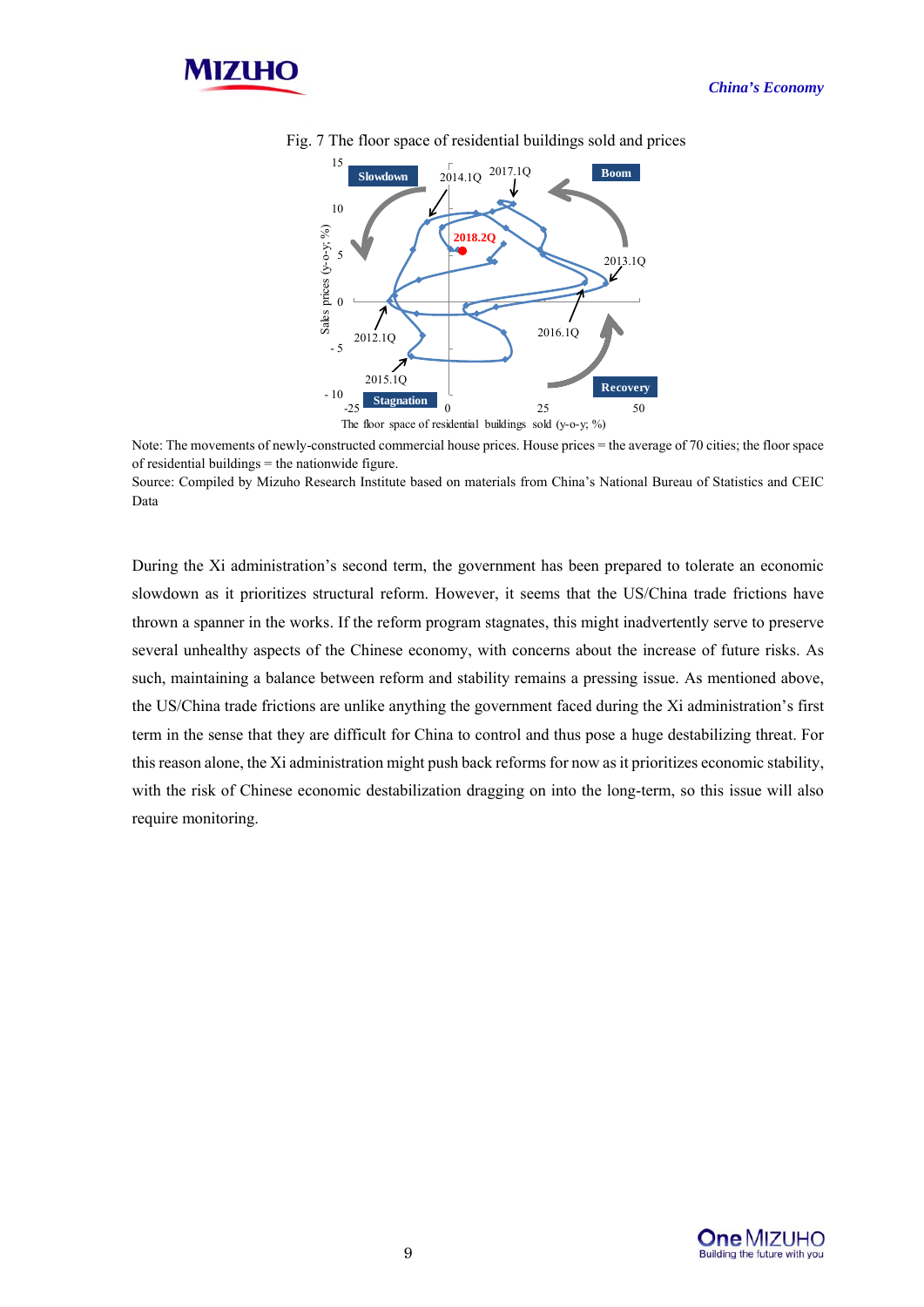

### Outbound FDI under the Belt and Road Strategy and the Outlook for the Future Part 1: An Overview

#### A New Phase in China's Outbound FDI

For many years now, China has ranked as the world's second largest foreign direct investment (FDI) recipient after the United States (top of the developing countries), but its outbound FDI has also increased rapidly in recent years. According to Chinese government statistics, the momentum in outbound FDI growth is approaching that of direct investment from overseas (inbound FDI), reaching US\$102.9 billion in 2014, or 86 percent of the latter. Outbound FDI topped inbound FDI in 2015, hitting a record high of US\$196.15 billion in 2016 (an increase of 34.7% over the previous year and more than 9 times higher than the figure for 2006, a decade earlier) and demonstrating an upward trend that is far stronger than that in inbound FDI (though outbound FDI declined by 19.3% in 2017 to US\$ 158.29 billion. Figure 1).





Source: Compiled from respective yearly editions of Statistical Bulletin of China's Outward Foreign Direct Investment, published by the Ministry of Commerce (MOFCOM), National Bureau of Statistics (NBS) and State Administration of Foreign Exchange (SAFE).

-

a stock basis



Source: As for Figure 1.

According to the United Nations Conference on Trade and Development (UNCTAD) World Investment Report 2018 (Chinese version), which was released on September 7 in Xiamen, China was the second largest recipient of inbound FDI in 2017 after the United States, with inflows reaching US\$ 136 billion, and whilst outbound FDI decreased to US\$ 125 billion, China has ranked third globally since 2013 and it retained its position at the top of the ranks of developing and transition economies. Specifically, the latest government statistics on accumulated outbound FDI as of the end of 2017 show China moving up to second place in world rankings (**Figure 2**)<sup>2</sup>.



Yongyu Shao, Ph.D. and Economist China Business Promotion Department Mizuho Bank, Ltd.

<sup>2</sup> According to an official report: **The 2017 Statistical Bulletin of China's Outward Foreign Direct Investment**, which was released by the Ministry of Commerce at a press conference on September 28, China's accumulated outbound FDI reached over US\$ 1,809.04 trillion at the end of 2017, accounting for 5.9 percent of the world's total, with China investing in 189 countries and regions worldwide. China's accumulated outbound FDI increased by US\$ 451.65 billion over the previous year moving it from fourth to second place in the global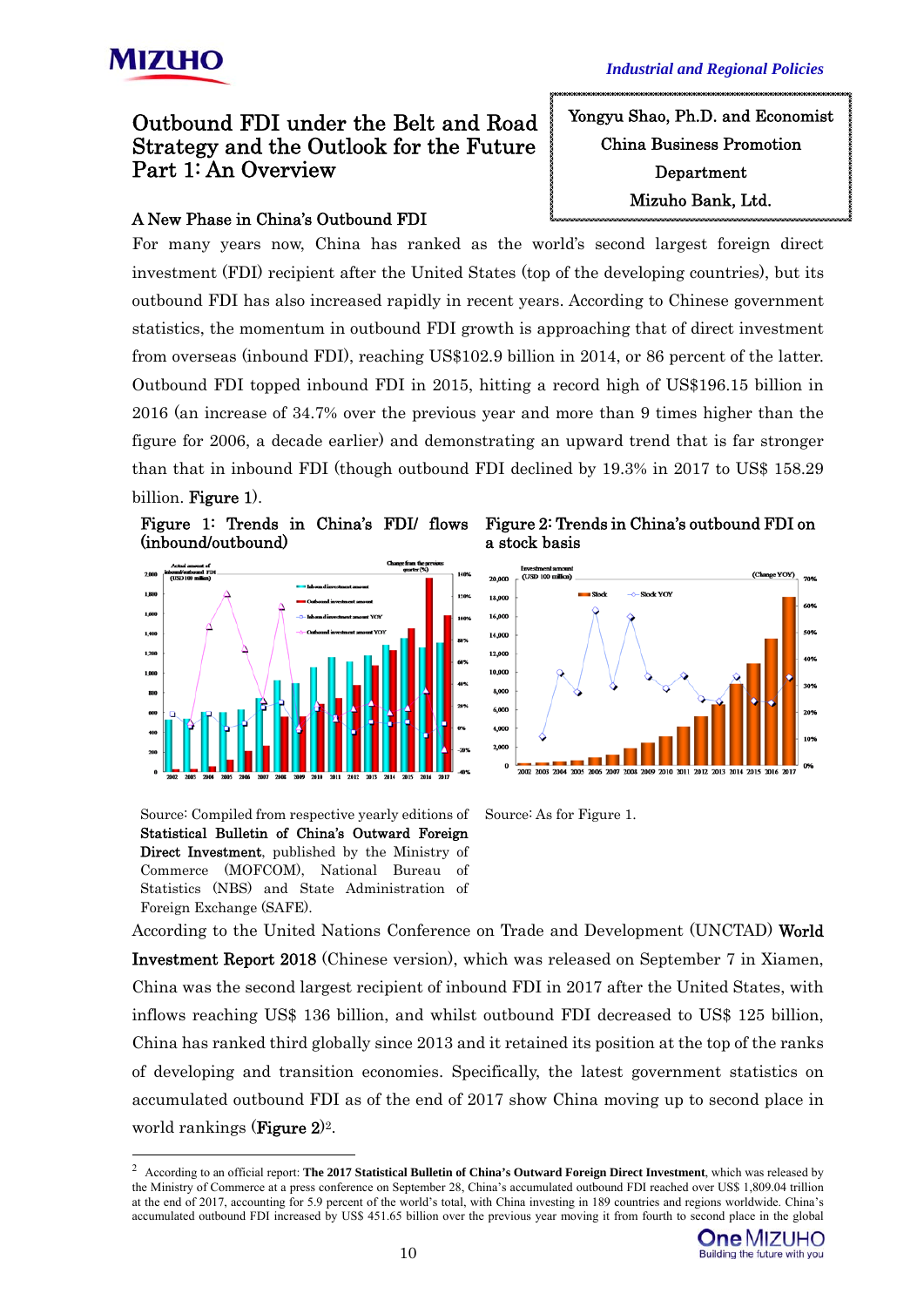

This growth in China's outbound FDI is closely linked aggressive support measures and regulatory easing by the government (Table 1 and Table 2) that can be broadly traced across the following five stages. The first stage (1979-1995) broadly spans the early years of China's Reform and Opening Up policy to the final year of its Eighth Five-Year Plan. At the time, introducing foreign capital was a major policy objective, the international expansion efforts of Chinese corporations were subject to rigorous government scrutiny and were small in scale due to lack of experience and insufficient foreign currency funds. The second stage (1996- 1999) essentially spans the years of China's Ninth Five-Year Plan. During this phase and partly as the result of the Asian currency crisis, the government encouraged international expansion through the processing trade as a means of acquiring foreign currency and larges state-owned enterprises were primarily responsible for the growth in outbound FDI. The third stage (2000-2005) corresponds to the Tenth Five-Year Plan period, a period of stable high growth in the Chinese economy. Then president, Jiang Zemin, launched the Go Out (also referred to as the Going Global) strategy to promote international expansion and to supplement the **Bring In** strategy (which was designed to attract foreign investment), which resulted in further growth in outbound FDI as the government eased approval procedures and introduced measures to support overseas business expansion by its enterprises.

| No             | <b>Date</b><br>promulgated | Issuing organ                | <b>Title of Measures</b>                                                                                                                   |  |
|----------------|----------------------------|------------------------------|--------------------------------------------------------------------------------------------------------------------------------------------|--|
| $\mathbf{1}$   | Jan. 2009                  | <b>MOFCOM</b>                | Foreign Investment Administration Measures                                                                                                 |  |
| $\overline{2}$ | <b>May 2009</b>            | <b>MOFCOM</b>                | Measures for the Administration of Investment in Taiwan by<br>Mainland Enterprises                                                         |  |
| 3              | Oct. 2010                  | <b>MOFCOM</b>                | Several Opinions on Encouraging and Supporting Foreign<br>Company Buyouts by Service Outsourcing Enterprises                               |  |
| $\overline{4}$ | Feb. 2012                  | <b>MOFCOM</b>                | Guidelines on Managing the Safety of the Employees of<br>Overseas Chinese Enterprises Overseas                                             |  |
| 5              | <b>May 2012</b>            | MOFCOM, etc.                 | Several Opinions on Establishing a Chinese Corporate Culture<br>Overseas                                                                   |  |
| 6              | Jul. 2012                  | <b>NDRC</b>                  | 12 <sup>th</sup> Five-Year Plan for Foreign Capital Utilization and Overseas<br>Investment                                                 |  |
| 7              | Oct. 2012                  | <b>CIRC</b>                  | Detailed Regulations on the Implementation of the Interim<br>Measures on the Administration of Overseas Investment of<br>Insurance Capital |  |
| 8              | Oct. 2012                  | <b>MOFCOM</b>                | Notice on Outward Investment Cooperation Management by<br>Chinese Enterprises and Organizations                                            |  |
| 9              | Nov. 2012                  | <b>SAFE</b>                  | the<br>Simplification of Foreign<br><b>Notice</b><br>Exchange<br>on<br>Administration Rules on Direct Investment                           |  |
| 10             | Dec. 2012                  | <b>MOFCOM</b>                | Country and Region-specific Guidelines on Outward Investment<br>Cooperation                                                                |  |
| 11             | Feb. 2013                  | <b>MOFCOM</b> and <b>MEE</b> | Environmental Protection Guidelines for Outward Investment<br>Cooperation                                                                  |  |
| 12             | Mar. 2013                  | <b>MOFCOM</b>                | Provisions on Competitive Acts in the Field of Outward<br><b>Investment Cooperation</b>                                                    |  |
| 13             | Apr. 2013                  | <b>MOFCOM</b>                | Notice on Strengthening the Delivery of Go Out Information                                                                                 |  |

Table 1: The development of major government measures to promote and administer outbound FDI



rankings (People's Daily, September 29, 2018).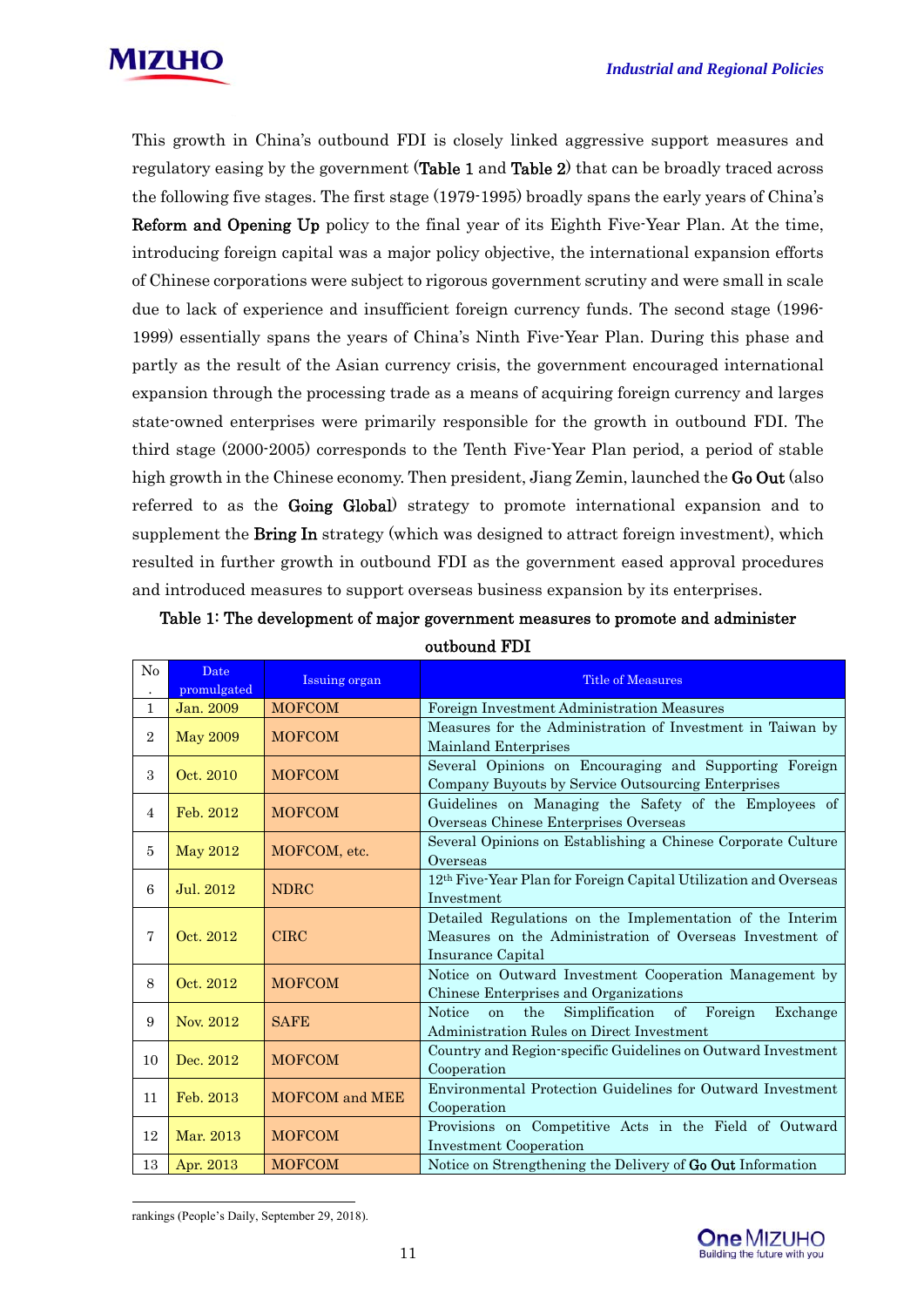



| No<br>$\cdot$ | Date<br>promulgated | <b>Issuing organ</b>                        | <b>Title of Measures</b>                                                                                                                              |  |
|---------------|---------------------|---------------------------------------------|-------------------------------------------------------------------------------------------------------------------------------------------------------|--|
| 14            | Sep. 2013           | <b>MOFCOM</b>                               | Trial Measures on the Keeping of Bad Credit Records in the<br>Fields of Outward Investment Cooperation and Foreign Trade                              |  |
| 15            | Nov. 2013           | <b>MOFCOM</b>                               | Notice on the Classification and Administration of Outward<br><b>Investment Cooperation Overseas Personnel</b>                                        |  |
| 16            | De. 2013            | <b>MOFCOM</b> and CDB                       | Notice on Issues Relating to Supporting the Construction and<br>Development of Overseas Economy and Trade Zones                                       |  |
| 17            | Sep. 2014           | <b>MOFCOM</b> and CDB                       | Foreign Investment Administration Measures (revision of the<br>2009 edition                                                                           |  |
| 18            | Feb. 2015           | <b>SAFE</b>                                 | Notice on the Further Simplification and Improvement of Rules<br>on Foreign Exchange Administration Policy relating to Outward<br>Direct Investment   |  |
| 19            | Mar. 2015           | <b>MFA</b><br>NDRC,<br>and<br><b>MOFCOM</b> | Vision and Actions on Jointly Building the Silk Road Economic<br>Belt and 21 <sup>st</sup> Century Maritime Silk Road (One Belt, One Road)            |  |
| 20            | May 2015            | <b>State Council</b>                        | Opinions on Promoting International Cooperation in Production<br>Capacity and Equipment Manufacture                                                   |  |
| 21            | Dec. 2015           | <b>MOFCOM</b>                               | (Trial) Administrative Measures for Overseas<br>Technical<br>Assistance Projects                                                                      |  |
| 22            | Dec. 2016           | <b>State Council</b>                        | Notice on the Issuance of Government-approved Investment<br>Project Records                                                                           |  |
| 23            | Aug. 2017           | NDRC,<br>MOFCOM,<br>and PBOC, etc.          | Notice on the Guiding Opinions on Further Guiding and<br>Regulating the Direction of Overseas Investments                                             |  |
| 24            | Dec. 2017           | NDRC,<br>MOFCOM,<br>PBOC, etc.              | Regulations on Overseas Investment by Private Enterprises                                                                                             |  |
| 25            | Dec. 2017           | <b>NDRC</b>                                 | Administrative Measures on Enterprise Outward Investment                                                                                              |  |
| 26            | Jan. 2018           | MOFCOM,<br>PBOC,<br>SASAC, etc.             | Notice on Provisional Measures on Reporting for Outbound<br>Investments subject to Record Filing/Approval                                             |  |
| 27            | Apr. 2018           | NDRC, MOF, etc.                             | Guiding Opinions on Guiding the Healthy Development of<br>Foreign Investment Funds                                                                    |  |
| 28            | Jul. 2018           | <b>State Council SASAC</b>                  | (Trial) Implementing Measures on the Responsibility for<br>Investment Management arising from Breaches of Discipline by<br><b>Central Enterprises</b> |  |

Source: Compiled from various Chinese government websites.

Note: The table lists related measures that have been issued since 2009, but is not all inclusive.

| Year          | Method of regulation                                   | <b>Examination and approval authority</b>                                                                                                                                                                                               |
|---------------|--------------------------------------------------------|-----------------------------------------------------------------------------------------------------------------------------------------------------------------------------------------------------------------------------------------|
| Prior to 2004 | Review and approval                                    | Investments exceeding US\$ 1 million must be examined and<br>approved by the NDRC.                                                                                                                                                      |
| Jul. 2004     | Confirmation<br>and<br>approval                        | Non-resource development projects exceeding US\$ 10 million and<br>resource development projects exceeding US\$ 30 million must be<br>approved by the NDRC or the State Council.                                                        |
| Feb. 2011     | and<br>Confirmation<br>approval                        | Non-resource development projects exceeding US\$ 100 million and<br>resource development projects exceeding US\$ 300 million must be<br>approved by the NDRC or the State Council.                                                      |
| Apr. 2014     | $+$<br>Registration<br>confirmation<br>and<br>approval | Investments and sensitive investments exceeding US\$ 1 billion and<br>resource development projects exceeding US\$ 400 million must be<br>approved by the NDRC or the State Council, but all other projects<br>need only be registered. |
| Dec. 2014     | Registration<br>$+$<br>confirmation<br>and<br>approval | Sensitive investments require NDRC approval, but all other<br>projects need only be registered.                                                                                                                                         |

#### Table 2: Moves by China to further ease the regulations governing outbound FDI

Source: Compiled from the NDRC Report on China's Outbound Investment (November 2017), People's Publishing House

Stage four (2006-2010) corresponds to the period of the Eleventh Five-Year Plan. This was

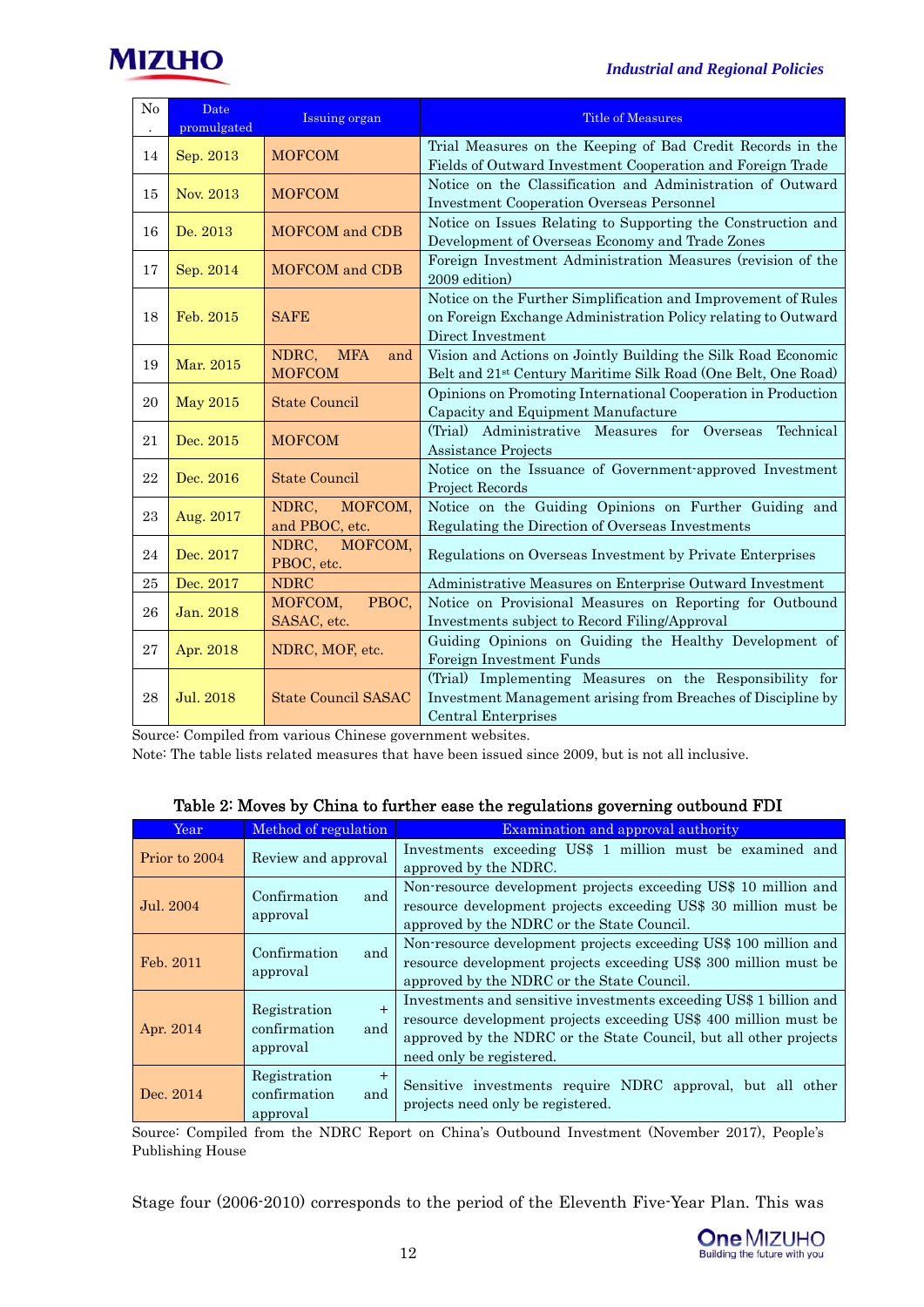also the period of the financial crisis that swept through global financial markets following the bankruptcy of Lehman Brothers in 2008, but China's abundant foreign exchange reserves and the asset impairment sustained by European and American companies meant that China's outbound FDI peaked, led by M&A activity. Stage five (2011-2015) corresponds to the period of the Twelfth Five-Year Plan. With their accumulated international business experience, stronger technological capabilities and financial muscle, and the added pressure of excess capital, the number of Chinese companies in the Fortune Global 500 increased and further progress was made on the road to multinationalization.

China's outbound FDI entered a new phase in 2016, when investment hit a record high (of US\$ 196.15 billion, up 34.7% year-on-year). 2016 marked the start of China's Thirteenth Five-Year Plan, gathering momentum for the Fourth Industrial Revolution and Made in China 2025, China's grand strategy for upgrading its manufacturing industry. With the realization of China's latest vision for international economic cooperation – the Belt and Road strategy, a growing need for industrial relocation brought on by China's structural transformation, and trade friction with America – the global powerhouse in foreign investment, major change was also afoot in the economic environment both at home and overseas.

#### 2. Major factors underpinning and the characteristics of expanding China's outbound FDI

Whilst it is difficult to define outbound FDI, the IMF's Balance of Payments Manual (which deals with balance of payment statistics) defines the direct investment relationship as one in which the parent company owns at least 10 percent of the ordinary shares or voting power of a direct investment enterprise (DIENT)3, and this interpretation is broadly adhered to in Chinese government statistics. In recent years, the drive towards international expansion by Chinese companies has increasingly been discussed in terms of their multinationalization, but these moves are underpinned by complex factors making it difficult to debate the matter without making exceptions. Again, as a country that is both in transition and developing, China's massive outbound FDI and progress on the multinationalization of its companies within an extremely short period of time have attracted strong interest, but there is no genuinely persuasive argument to explain the situation or the key drivers behind it<sup>4</sup>. However, few would object to the argument that factors such as the rapid increase in China's foreign exchange reserves and its surplus of domestic capital equipment, factors that have come with the surpluses in both its current account balance and its capital account balance that are the product of processing trade-led export expansion in former years, have boosted the drive towards international expansion by Chinese companies. The rapid increase in China's foreign exchange reserves is particularly conspicuous and there can be little doubt

superpower) (in Japanese), University of Tokyo Press, February 2015



 $3\,$  A textbook on international economics defines international direct investment as the transfer of capital across international borders that is being supplied for the purpose of acquiring a certain percentage of an enterprise's stock so that the investor may participate in the business decisions of the DIENT (Wakasugi Ryuhei, "Kokusaikeizaigau" (International Economics) (in Japanese), Iwanami Shoten, 1996, etc.).<br><sup>4</sup> Marukawa Tomoo, Kajitani Kai, "Keizaiohkokuka no kishimi to inpacuto" (The discord and i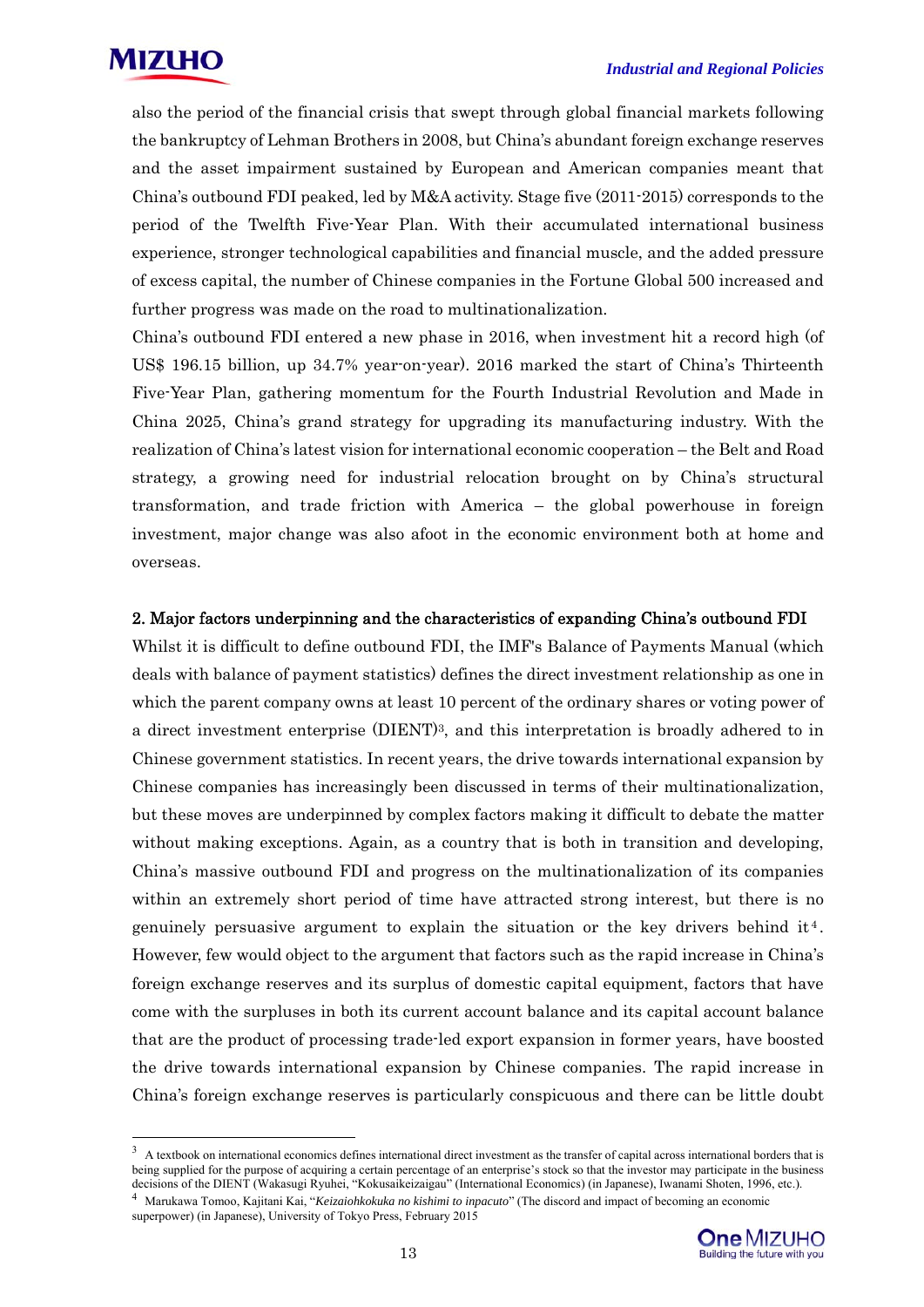

that the quest for ways in which to hedge the risks and utilize these massive reserves following the global financial crisis was an urgent necessity for China.

The data shown in Table 3 is based on a survey conducted by the NDRC and gives the economic motives underlying outbound FDI by Chinese companies for both state-owned and private enterprises. It shows that whist China's state-owned enterprises are predominantly looking to acquire market share and technologies, the motives of its private enterprises are more scattered, spanning market share acquisition, technology acquisition and the acquisition of strategic assets, which argues that private enterprises have a greater need and motivation to expand into the international arena.

| Category             | Scale of investment                       | Private<br>enterprises | State-owned<br>enterprises | Total  |
|----------------------|-------------------------------------------|------------------------|----------------------------|--------|
|                      | Investment projects (No.)                 | 10                     | 11                         | 21     |
| Acquisition of       | Ratio $(\%)$                              | 21.7                   | 39.3                       | 28.38  |
| market share         | Amount of investment<br>(100 million USD) | 3.09                   | 5.72                       | 8.815  |
|                      | Ratio $(\%)$                              | 8.3                    | 27.35                      | 15.18  |
|                      | Investment projects (No.)                 | 3                      |                            | 4      |
| Acquisition of       | Ratio $(\%)$                              | 6.5                    | 3.6                        | 5.41   |
| natural<br>resources | Amount of investment (100 million<br>USD) | 2.938                  | 1.776                      | 4.714  |
|                      | Ratio $(\%)$                              | $\overline{7.9}$       | 8.49                       | 8.12   |
|                      | Investment projects (No.)                 | 14                     | 13                         | 27     |
| Acquisition of       | Ratio $(\%)$                              | 30.4                   | 46.4                       | 36.49  |
| technologies         | Amount of investment (100 million<br>USD) | 6.217                  | 10.425                     | 16.642 |
|                      | Ratio $(\%)$                              | 16.7                   | 49.85                      | 28.65  |
|                      | Investment projects (No.)                 | 9                      | $\overline{2}$             | 11     |
| Acquisition of       | Ratio $(\frac{1}{2})$                     | $19.\overline{6}$      | 7.14                       | 14.86  |
| strategic assets     | Amount of investment (100 million<br>USD) | 22.722                 | 2.743                      | 25.465 |
|                      | Ratio $(\%)$                              | 61.1                   | 13.12                      | 43.85  |
|                      | Investment projects (No.)                 | 10                     | 1                          | 11     |
| Improvements         | Ratio $(\%)$                              | 21.7                   | 3.5                        | 14.86  |
| in productivity      | Amount of investment (100 million<br>USD) | 2.193                  | 0.25                       | 2.443  |
|                      | Ratio (%)                                 | $5.9\,$                | 1.2                        | 4.21   |

#### Table 3: Motives for outbound FDI by China's manufacturers

Source: Excerpted from Bijun Wang and Huiyao Wang "Chugoku seizokigyou taigaichokusetsutoshi: moshiki, doki, chosen" (Foreign Direct Investment by Chinese Manufacturers: Types, Motivations and Challenges). The raw data is drawn from relevant survey data published by the NDRC.

Figure 3 shows that the ratio of outbound FDI in the form of mergers and acquisitions (M&A) hovers at more than 40 percent annually. This is perhaps the most distinguishing feature of China's outbound FDI, with buyouts understood to be a strategy for quickly acquiring a controlling stake, management resources, and/or a product market.

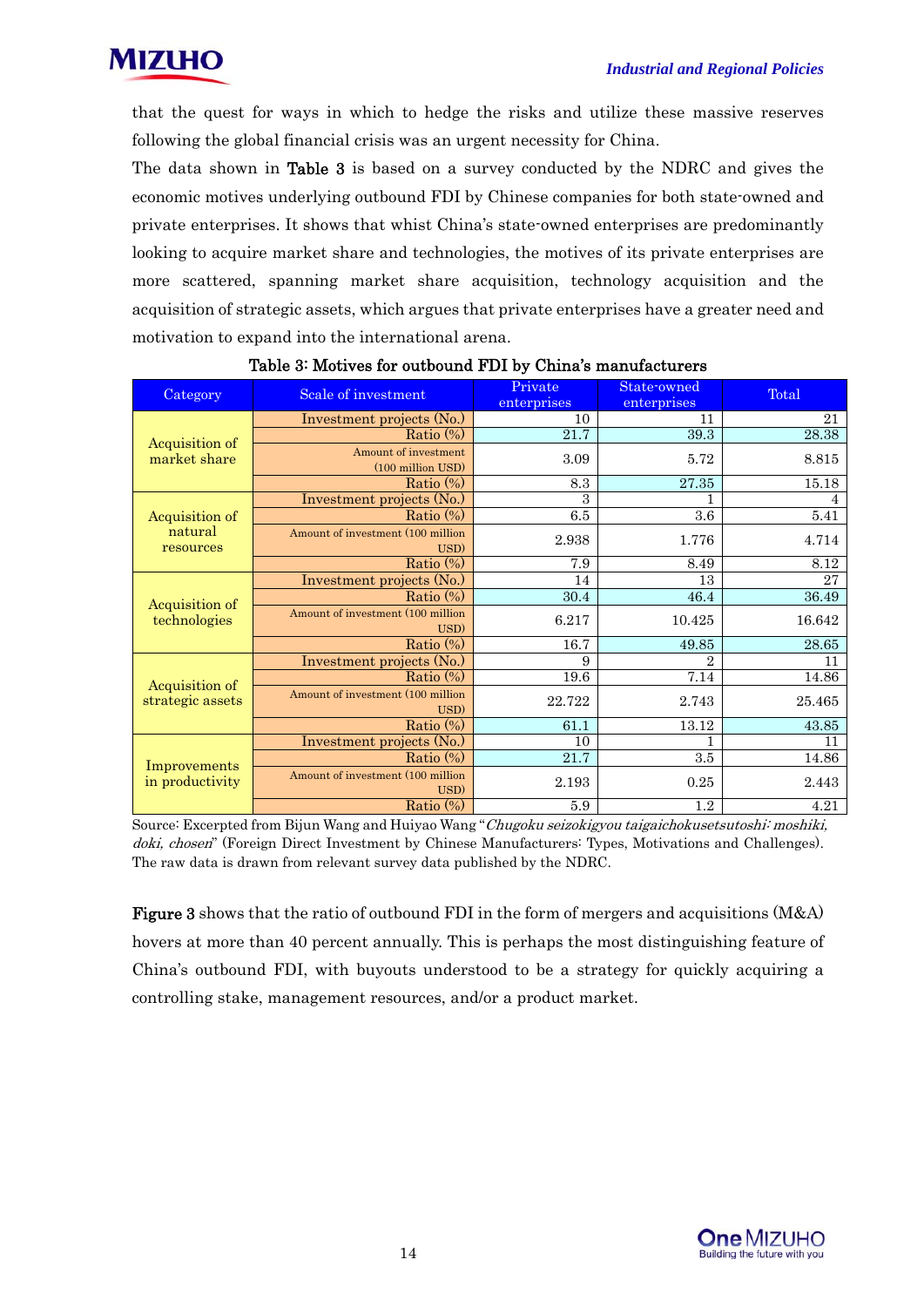



Figure 3: China's high ratio of outbound FDI in the form of M&As

Source: Compiled from data published by MOFCOM, etc. Percentages are estimates.

Table 4 lists the top ten buyouts of European and American companies by Chinese firms in 2016, the year in which outbound FDI in the form of M&A investment reached its highest level on record. Aside from the sheer size of the acquisition prices, the range of industries covered by the target companies suggests that these Chinese buyers were looking to acquire technologies relating to robotics and machinery and equipment manufacturing. What is also noteworthy is that leading private enterprises, as well as state-owned firms, were amongst the biggest spenders. According to the survey (the data used in Table 4), the acquisition of technologies and R&D capabilities are the leading motives for China's outbound M&A investment, followed by brand and reputation, with efforts to shore up domestic operations and ensure component supply ranking third and fourth, respectively.

|                | I: China's Top 10 Acquisitions in Europe |                                                  |                                    |                  |                    |  |  |
|----------------|------------------------------------------|--------------------------------------------------|------------------------------------|------------------|--------------------|--|--|
| No             | Buyer                                    | Company acquired                                 | Acquisition<br>price<br>(billions) | Industry         | Country            |  |  |
| $\mathbf{1}$   | ChemChina                                | Syngenta                                         | <b>USD 43.0</b>                    | Agribusiness     | Switzerland        |  |  |
| $\overline{2}$ | Tencent                                  | Supercell                                        | <b>USD 7.4</b>                     | Gaming           | Finland            |  |  |
| 3              | Midea Group                              | Kuka                                             | <b>EUR 3.145</b>                   | Robotics         | Germany            |  |  |
| $\overline{4}$ | Daily Tech, etc.                         | Global Switch                                    | <b>EUR 2.8</b>                     | Telecom          | U.K.               |  |  |
| 5              | <b>JAC</b> Capital                       | NXP Standard                                     | <b>USD 2.75</b>                    | Semiconductor    | The<br>Netherlands |  |  |
| 6              | Hainan Airlines                          | Avolon                                           | EUR 2.3                            | Aircraft leasing | Ireland            |  |  |
| $\overline{7}$ | <b>CTRP</b>                              | Skyscanner                                       | <b>EUR 1.7</b>                     | Tourism          | U.K.               |  |  |
| 8              | Hainan Airlines                          | Cate Group                                       | <b>USD 1.4</b>                     | Flight catering  | Switzerland        |  |  |
| 9              | <b>Beijing Enterprises</b>               | <b>EEW Energy</b>                                | <b>EUR 1.44</b>                    | Clean energy     | Germany            |  |  |
| 10             | Shandong Ruyi Group                      | <b>SMCP</b> Group                                | <b>EUR 1.3</b>                     | Fashion          | France             |  |  |
|                |                                          | II: China's Top 10 Acquisitions in North America |                                    |                  |                    |  |  |
| No             | Buyer                                    | Company acquired                                 | Acquisition<br>price<br>(billions) | Industry         | Country            |  |  |
| $\mathbf{1}$   | Bohai Capital Holding                    | <b>CIT</b>                                       | <b>USD 10</b>                      | Aviation         | U.S.               |  |  |
| $\overline{2}$ | Hainan Airlines                          | Hilton Group                                     | $\mathrm{USD}~6.5$                 | Hotels           | U.S.               |  |  |
| 3              | Tianhai<br>Tianjin<br>Investment         | Ingram Micro                                     | USD 6.0                            | <b>TT</b>        | U.S.               |  |  |

#### Table 4: A list of China's top 10 global M&A deals in 2016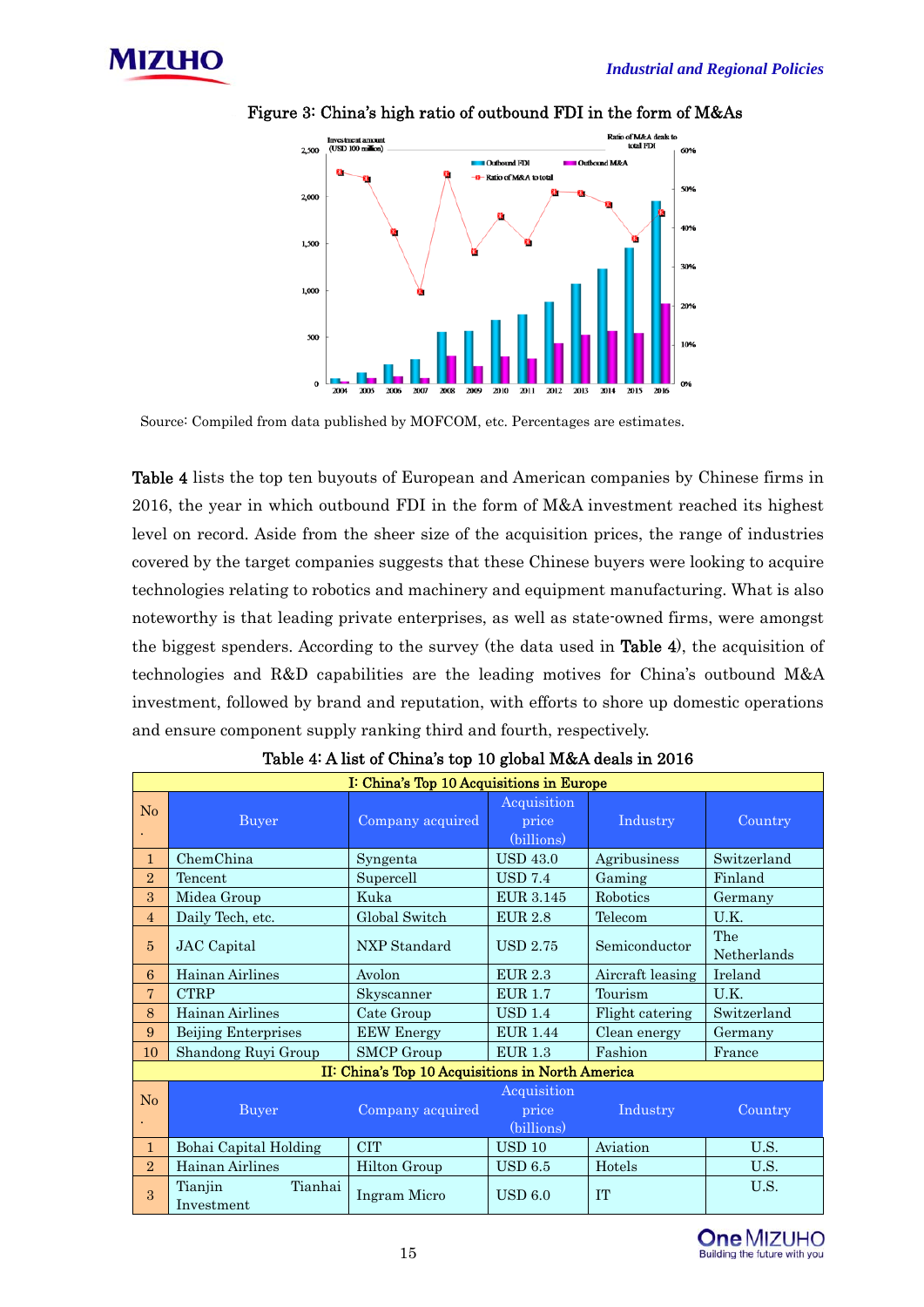| $\overline{4}$ | Chinese<br>consortium<br><i>(including)</i><br>Shanghai<br>Network<br>Giant<br>Technology and Alibaba<br>Group Holdings) | Caesars               | UBD4.4            | Gaming                      | U.S. |
|----------------|--------------------------------------------------------------------------------------------------------------------------|-----------------------|-------------------|-----------------------------|------|
| $\overline{5}$ | Apex                                                                                                                     | Lexmark               | <b>USD 3.9</b>    | Manufacturing               | U.S. |
| 6              | Wanda Group                                                                                                              | Legendary<br>Pictures | <b>USD 3.5</b>    | Media,<br>entertainment     | U.S. |
| $\overline{7}$ | Zoomlion Heavy Industry<br>Science and Technology                                                                        | Terex Corporation     | USD 3.0           | Machinery and<br>equipment  | U.S. |
| 8              | China Zhongwang                                                                                                          | Aleris Corp.          | $\text{USD } 2.3$ | Manufacturing<br>(aluminum) | U.S. |
| 9              | Weichai Power                                                                                                            | Dematic               | USD 2.1           | Machinery and<br>equipment  | U.S. |
| 10             | Life<br>China<br>Insurance<br>Company                                                                                    | Starwood Hotels       | UBD 2.0           | Hotels                      | U.S. |

Source: Compiled from http://www.chinagoabroad.com/zh/article/22555 (in Chinese), etc.

Up until 2013, central enterprises (state-owned) accounted for the majority of China's outbound FDI, but the scale of investment by regional enterprises began increasing in 2014, and the distribution has now reversed (Figure 4).

Figure 5 gives a breakdown of the number of companies established outside China by central and regional enterprises (cumulative totals as of the end of 2016). Rather than central enterprises and/or groups, it is Guangdong-based enterprises that are responsible for the largest number of overseas subsidiaries (6,592 or around 18% of the total), this province boasting both a highly developed economy and greater market sophistication, followed by the economically advanced regions of Zhejiang, Jiangsu, Shanghai, Beijing, and Shandong.











The breakdown of amounts and numbers of investment by type of enterprise given in **Figure** 6 is also characteristic. State-owned, limited liability and private enterprises are the top three in terms of investment amounts, but it is limited liability and private enterprises that have established the largest numbers of overseas subsidiaries. The share of subsidiary numbers is considerable larger than the share of investment amounts, suggesting that state-

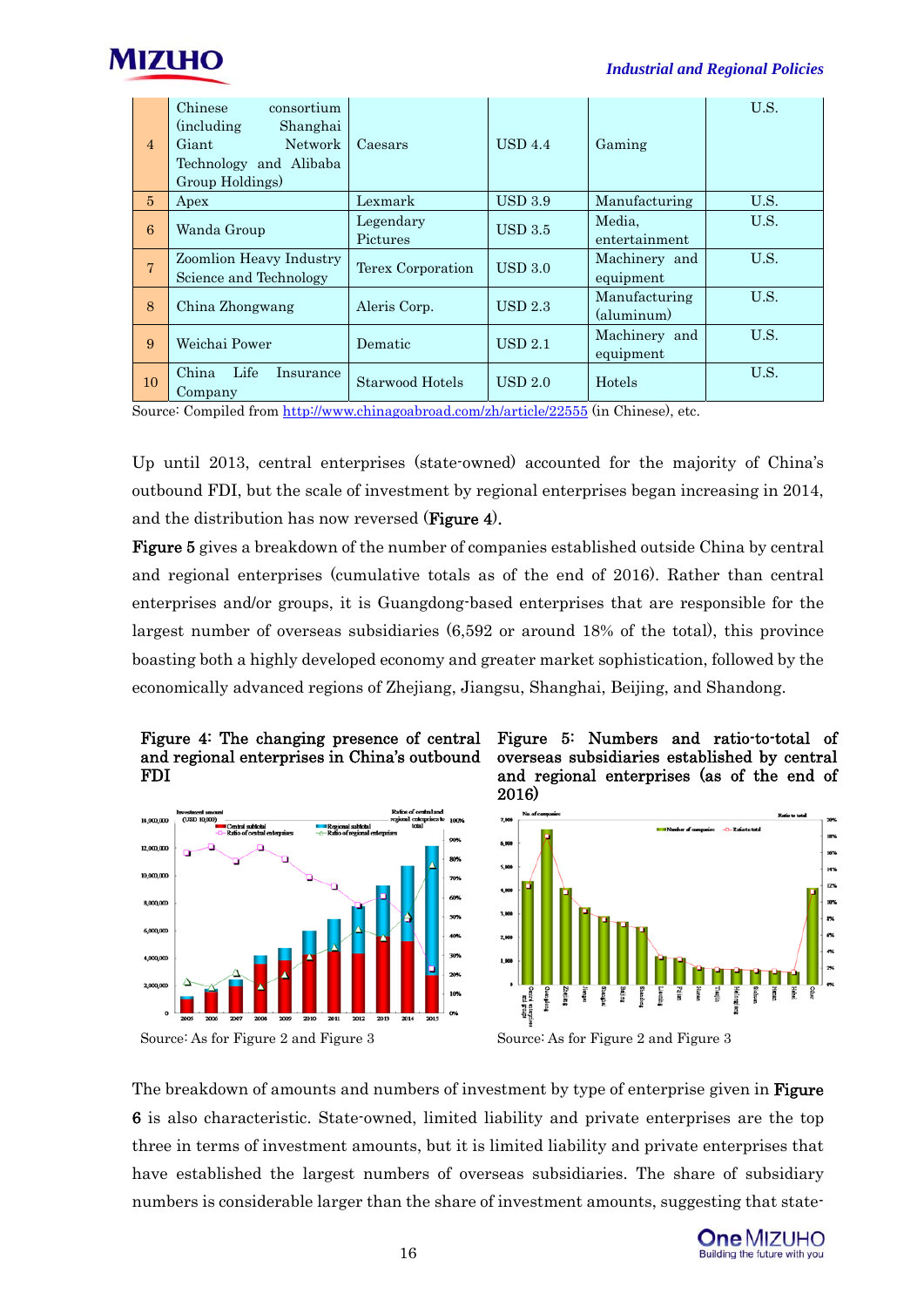



owned enterprises with their ample capital resources invest more capital per project and are able to establish relatively large companies as a result.

These figures are cumulative, but the data for respective years points to a major shift in the ratio of state-owned and private enterprises (non-state-owned) in China's outbound FDI. In 2015, the ratio between the two was roughly fifty-fifty, but state-owned enterprises again seized the majority in 2016 (accounting for 54.3%) and in terms of the scale of investment, they continue to have the edge over private enterprises (**Figure** 7).

Figure 6: China's outbound FDI by type of Figure 7: The ratio of state-owned enterprise enterprise in terms of numbers of overseas companies established and amounts invested investment to total outbound FDI





Source: As for Figure 2 and Figure 3 Source: As for Figure 6

Figure 8 gives the cumulative amounts of outbound FDI for each of China's administrative regions. Commensurate with the data on company numbers given in **Figure 5**, the scale of investment and ratio to the total is largest in Guangdong, with Zhejiang and Jiangsu, the two provinces that ranked second and third in terms of overseas enterprise numbers, being pushed down by the two direct-controlled municipalities of Shanghai and Beijing and Shandong Province in terms of monetary amounts. The inference being, in other words, that enterprises in these regions invest more capital per outbound FDI project and that much of this investment is being made by state-owned enterprises, and it is state-owned enterprises that are investing on a larger scale, something that is also clear from the regional breakdown. Looked at in terms of large regional blocks, the Eastern coastal area accounts for 81 percent of total outbound FDI, with central and western China accounting for 8 percent and 7 percent, respectively, and the northeast for a mere 4 percent of the total (**Figure 8**, pie chart). Looking ahead, the strengthening of policy in regions associated with the Belt and Road strategy and improvements in the climate for investment suggest that outbound FDI flows from regions other than eastern China will expand.

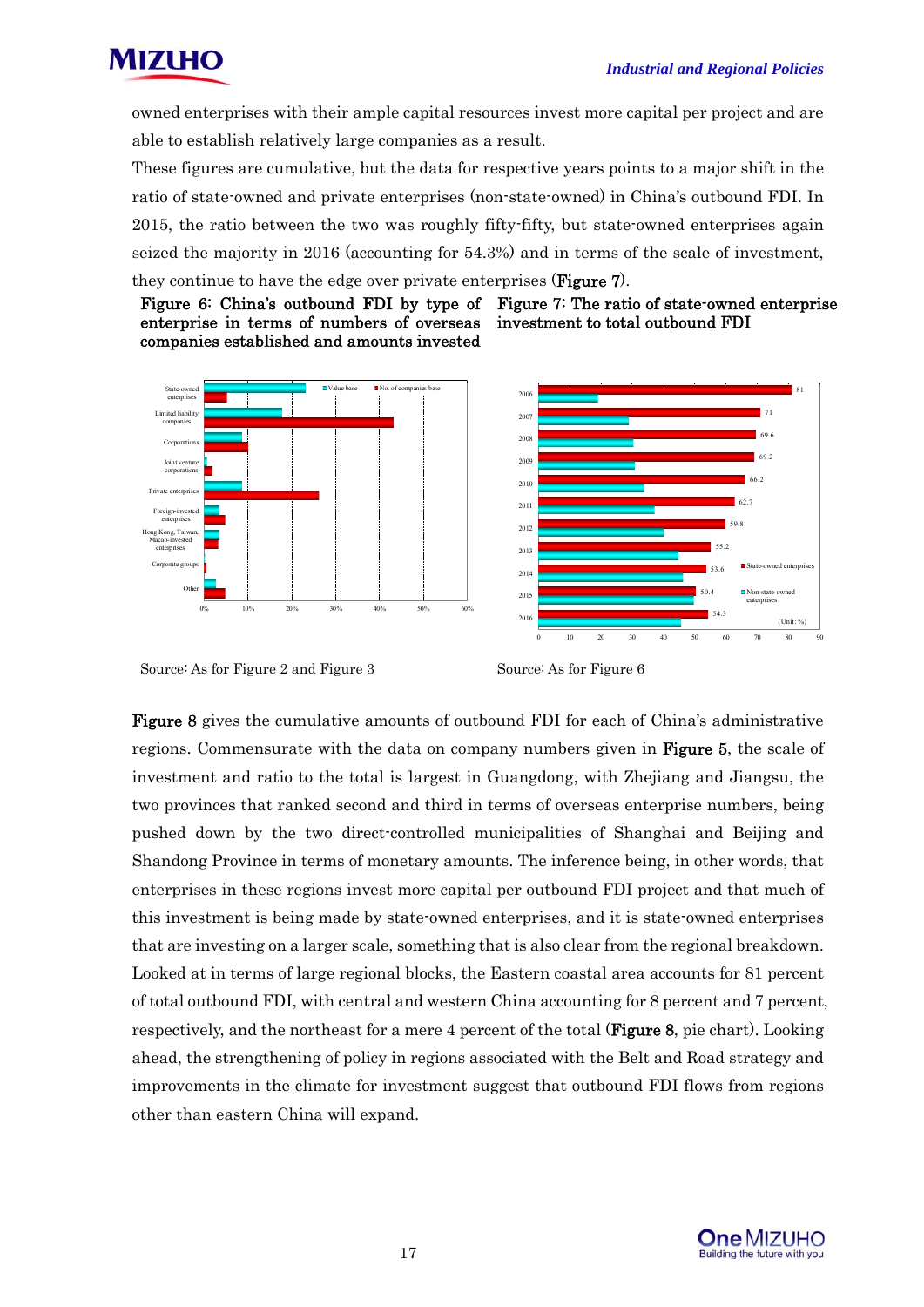



Figure 8: Outbound FDI total by region (as of the end of 2016)

Source: As for Figure 6

#### 3. A breakdown of China's outbound FDI by industry and region

Figures 9 and 10 offer an overview of the main industries towards which China's outbound FDI is directed. Again, there is a considerable gap between the cumulative total (where the leasing and business services sector is far and away the lead investor) and the cumulative number of overseas companies established. In terms of the latter, the manufacturing industry has established the largest number of overseas enterprises (more than 7,600 or 31.2% of the total), followed by the wholesale and retail industry (approximately 7,000 companies, 28.7%), with leasing and business services coming in third  $(2,100)$  companies, 8.7%). Next in line is information services (1,276 companies, 5.2%), followed by agriculture, forestry, animal husbandry and fisheries (985 companies; 4%), construction (800 companies, 3.3%), and science and technology services (670 companies, 2.8%).

As to the industries involved in the M&A deals that account for more than 40 percent of outbound FDI, the manufacturing industry tops the rankings (at 22.2%), followed by information services (19.5%), transport and logistics (10.2%), electricity, gas and water production and supply (8.2%), finance (7.2%), leasing and business services (7%), and real estate (6.8%).

One reason why so much Chinese outbound FDI goes into the manufacturing industry is thought to be that it provides quick access to both management resources (including technologies, credibility, i.e. brand power, management techniques, etc.) and production resources. Again, over and above green field investments (i.e. the construction of production facilities, offices, etc.) and strategic partnerships, investment in the form of M&As, which represent an efficient means of acquiring control over foreign companies, is now the leading form of Chinese outbound FDI and a major characteristic thereof. M&A in the wholesale and retail industries, meanwhile, is used to tap into foreign markets.

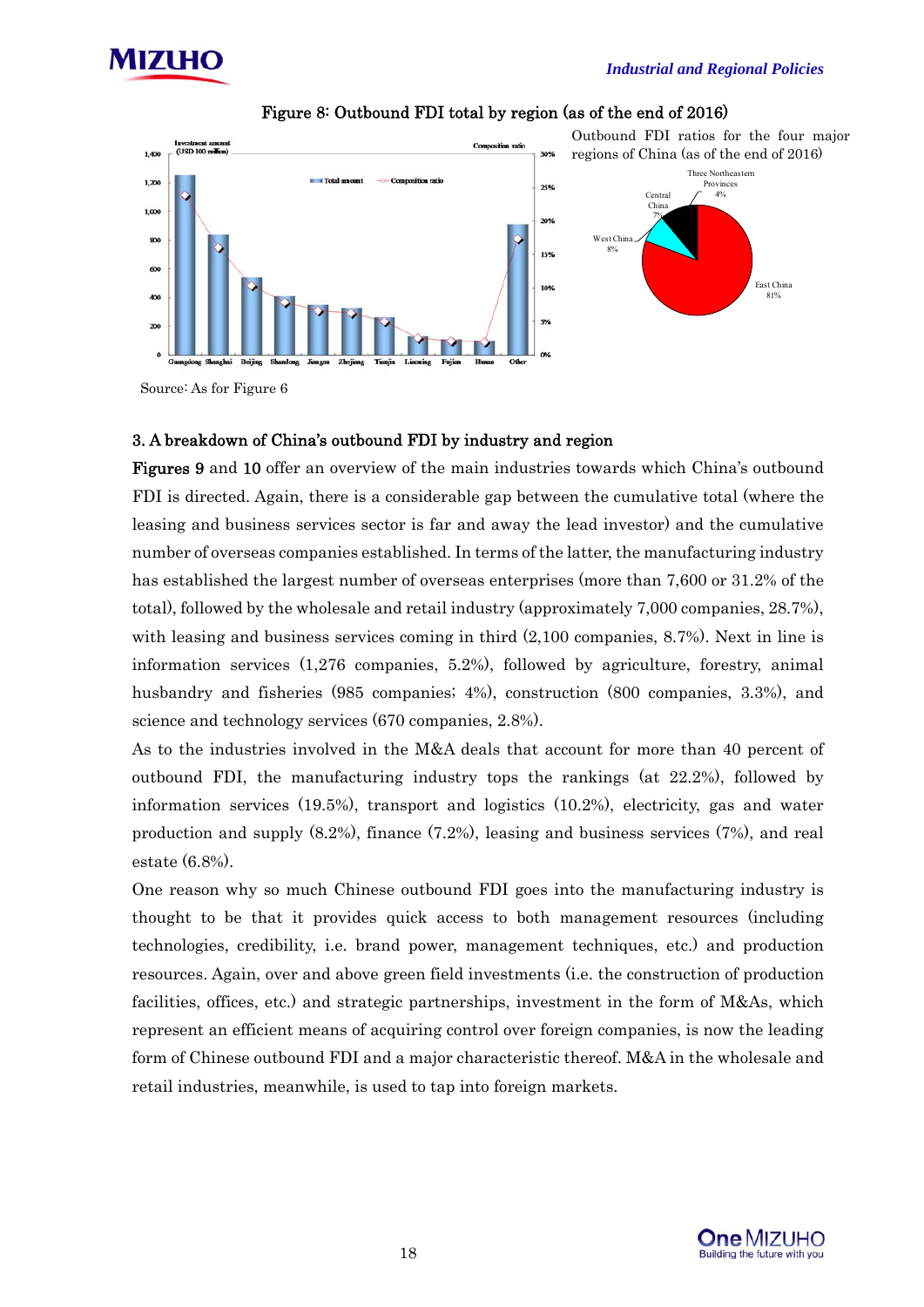

Figure 9: Industry distribution of Chinese outbound FDI in terms of total numbers of overseas companies established (as of the end of 2016)



Figure 10: Industry distribution of China's outbound M&A investment (amounts and ratio to total)



Source: Compiled from the MOFCOM, NBS, SAFE 2016 Statistical Bulletin of China's Outward Foreign Direct Investment

Source: Compiled from the MOFCOM Report on Developments in China's Foreign Investment Cooperation 2017. Ratios are estimates.

A look at outbound FDI target regions in terms of flows reveals Hong Kong Special Administrative Region to have been the largest recipient of Chinese outbound FDI in 2016, accounting for 58.2 percent of the total or US\$ 114.2 billion, followed by the United States (approximately US\$ 17 billion or around 8.7%), and the tax havens of the Cayman Islands and the British Virgin Islands (6.9% and 6.3%, respectively) (Figure 11).

In regional terms, Asia remains the largest recipient, accounting for approximately 70 percent of Chinese outbound FDI (a little less than 70% on a stock basis; see pie chart in Figure 11), followed by Latin America (14%) and North America (10%), Europe (5%), Oceania (3%), and Africa (1%). Asia's popularity is primarily due to the importance of Hong Kong Special Administrative Region (which remains the primary destination for Chinese outbound FDI), whilst Latin America is home to numerous countries with abundant mineral resources and to several tax havens.

Figure 12 shows trends in investment in Belt and Road (OBOR) regions from 2013 – the year in which the strategy was unveiled, through August of the current year. Investment in OBOR regions in 2017 topped the record highs recorded in 2015 (US\$ 18.93 billion) and has already reached US\$ 9.58 billion in the first eight months of 2018. China is directing more than US\$ 16 billion in investment at OBOR regions annually, which is already a considerable amount. Asia is the primary destination (in terms of both stock and flows; **Figure 13**), but emphasis is also being given to OBOR projects in Africa and there is expected to be a massive increase in direct investment in the countries of Africa over the coming years.

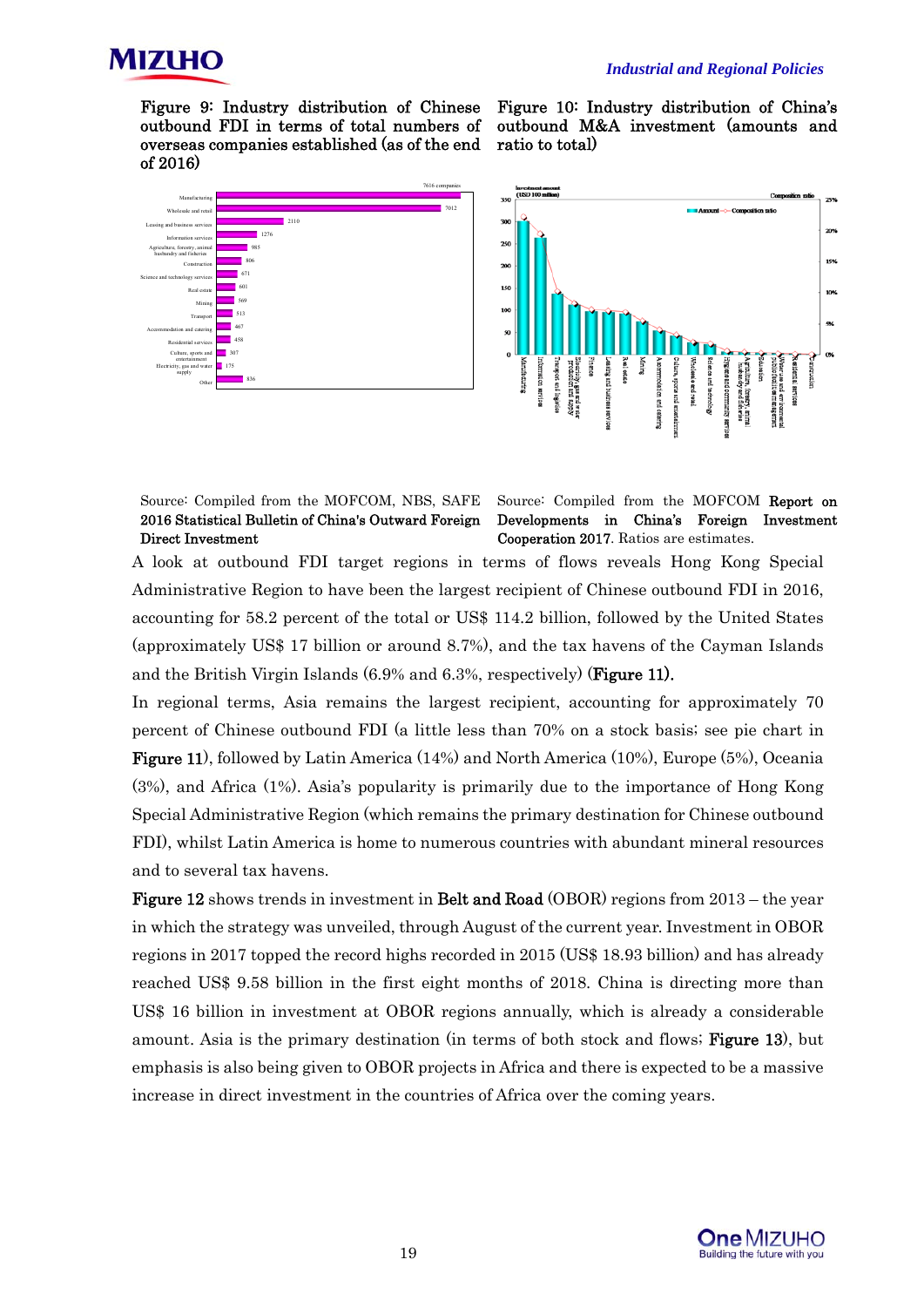



#### Figure 11: China's outbound FDI in 2016 by country and region

Source: As for Figure 6





Source: Compiled from the MOFCOM Report on Developments in China's Foreign Investment Cooperation for Fiscal 2017 and other statistics.

#### Figure 13: Cumulative Chinese FDI in the top 10 OBOR countries



Source: Compiled from the MOFCOM Report on Developments in China's Foreign Investment Cooperation for Fiscal 2017

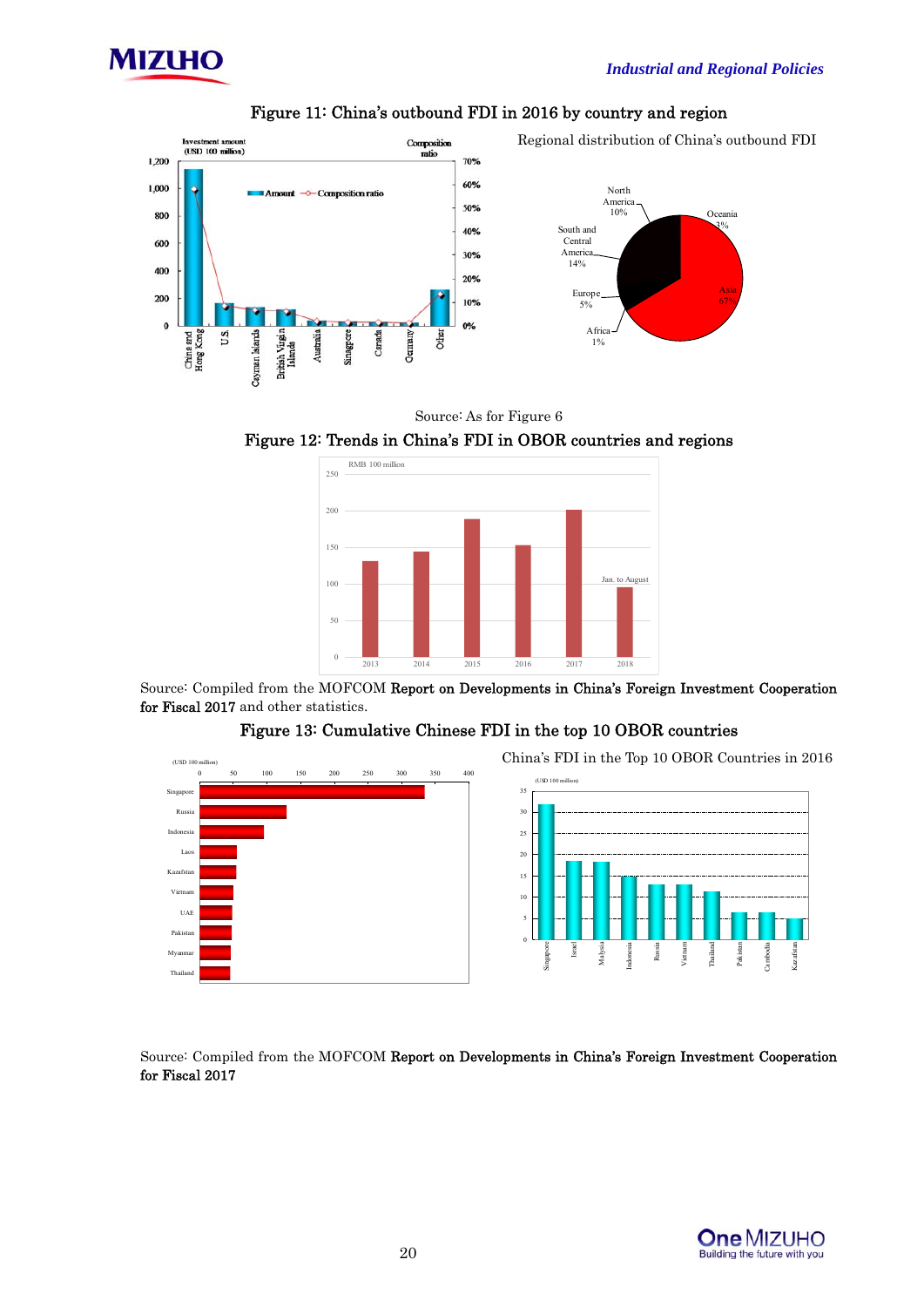

#### 4. Changes in the domestic and international situation and their impact on outbound FDI in terms of outcomes and future challenges

The above provides what amounts to a rather broad overview of China's outbound FDI, but demonstrates that the nation has ramped up its overseas investment in an extremely short period of time (2017 outflows were approximately 47 times greater than those recorded in 2002, whilst outbound FDI stock was approximately 50 times higher). The fruits of this investment are, in principal, subject to changes in domestic and world affairs, to the policy guidance provided by China's government and to rational management decisions on the part of Chinese businesses. As mentioned above, 2016 – the year in which the Thirteenth Five-Year Plan was launched – marked a major turning point for China's outbound FDI, and both the government and businesses are being forced to confront the challenges thrown up by changes at home and abroad.

According to Zhang Ming, a leading international finance researcher, five changes have begun to appear in China's outbound FDI in recent years: (1) China's decreasing foreign exchange reserves (**Figure 14**) is putting constraints on the funds available for overseas investment, thus changing the structure of investment and loan; (2) the screening and approval requirements for inbound FDI in developing countries in general and the United States in particular are becoming more rigorous; (3) Chinese investors are becoming more conscious of and attaching more significance to returns on investment and the quality of their investments; (4) the Chinese government has recognized that capital flight in the guise of FDI is an issue and have tightened restrictions; and (5) the acquisition of technologies and changes in China's industrial structure have become key drivers of outbound FDI5.





2018)

Source: Compiled from statistics published by the People's Bank of China PBOC.

<sup>5</sup> Zhang Ming, leading economist at Ping An Securities and researcher at the Institute of World Economics and Politics, Chinese Academy of Sciences,中国对外直接投资的五个新变化—兼评《关于引导对外投融资基金健康发展的意见》 (Five New Changes in China's Foreign Direct Investment – Comment [Opinions on Guiding the Healthy Development of Foreign Investment and Financing Funds]).

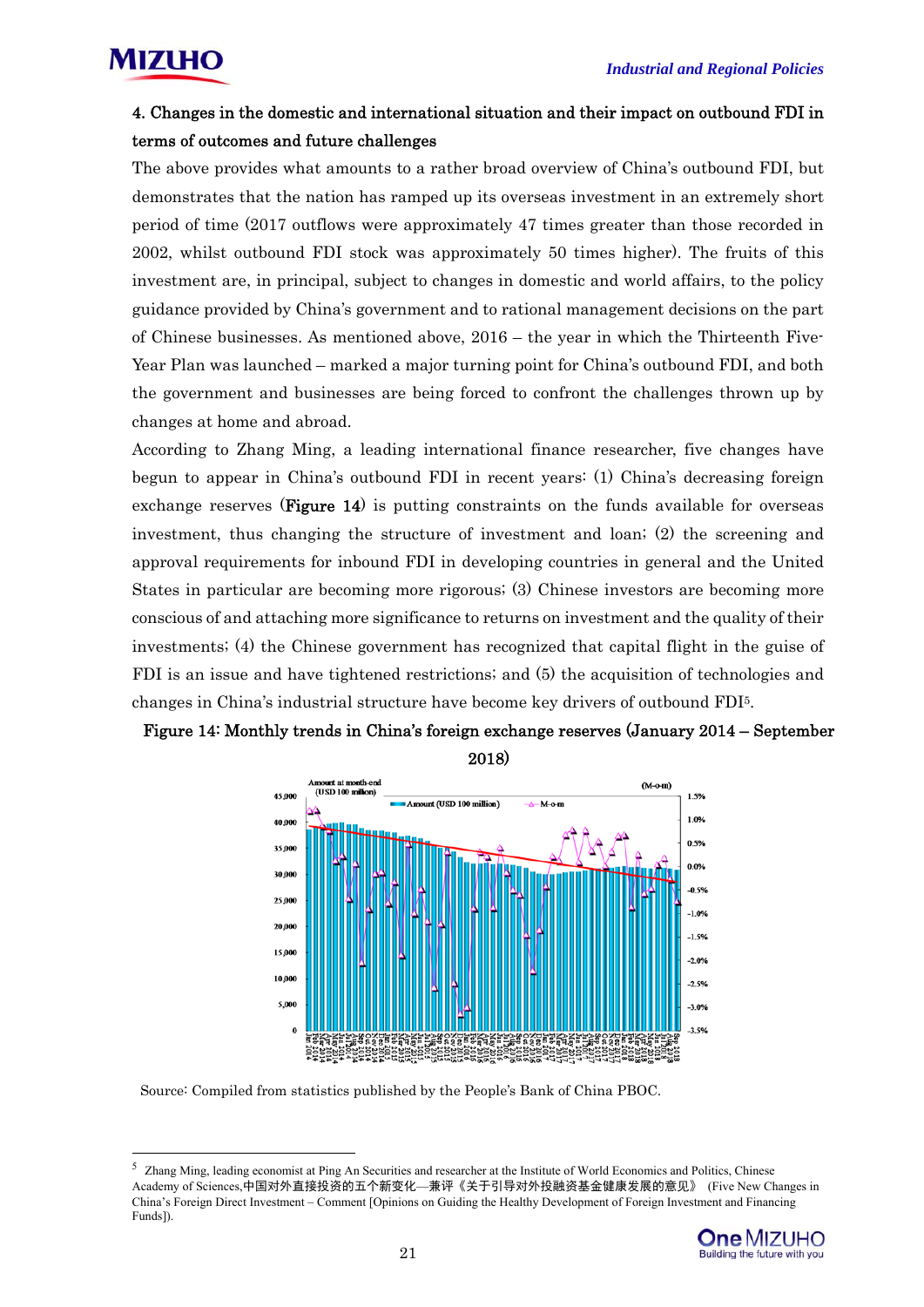

The Chinese government began tightening its restrictions on outbound FDI at the end of 2016 in an attempt to stem the outflow of foreign capital and stabilize domestic financial markets. Specifically, the NDRC, MOF and MOFCOM issued the Guiding Opinions on Further Guiding and Regulating the Direction of Overseas Investments (Item 25 in Table 1) in April that year, which is the key document governing policy on China's outbound FDI.

According to Chinese government statistics, China's outbound FDI takes three forms: (1) an increase in holdings (share capital), (2) reinvestment of net profits, and (3) debt instruments (other capital, including intercompany loans)<sup>6</sup> (**Figure 15**), though (1) is the leading form accounting for around 60 percent of total outbound FDI in 2015 and 2016 (or an annual average of 37%), with (2) and (3) accounting for an annual average of 26.8 percent and 27.9 percent, respectively. The ratio of (2) fell sharply in 2016, whilst (3) rose by 7.6 percent to 26.2 percent. Changes in the investment climate a greater potential for foreign investment in the form of debt instruments and the other forms that are being pushed by the government (including public-private partnerships, etc.) in coming years, though this is also expected to bring major challenges, too. The drop in Chinese investment in the United States that has resulted from trade friction between the two nations is also expected to trigger increased support for and growth in investment in OBOR regions.

Figure 15: Ratios of Chinese FDI on a value basis by type of investment



Source: Compiled from the MOFCOM, NBS and SAFE 2016 Statistical Bulletin of China's Outward Foreign Direct Investment.

The biggest challenges China faces in the coming years is the impossible trinity (or trilemma, a concept in international finance which states that is impossible to have all three of the following simultaneously: a stable foreign exchange rate, an independent monetary policy and free capital movement) that will come with an escalation or lengthening of China-U.S.

<sup>6</sup> According to System of Outbound FDI Statistics (issued by MOFCOM, NBSC and SAFE in December 2016), the "increase in holdings" is obtained by multiplying the increase in holdings of a foreign country by the holdings of the Chinese investor, and includes the principal paid by the investor in the current fiscal year and its return on investment in the form of share earnings. "Reinvestment of net profits" is the difference between retained earnings (undivided profit) at year-end and the beginning of the year as calculated for the Chinese investor's holdings on the balance sheet of the foreign company in the reporting year, and, where such results in a negative value is reckoned as negative flow. "Debt instruments" refer to debt transactions between the Chinese investor and a foreign subsidiary, branch or affiliated company, and include related loans and securities, etc., where intercompany loans between the Chinese investor and a foreign affiliate are also counted.

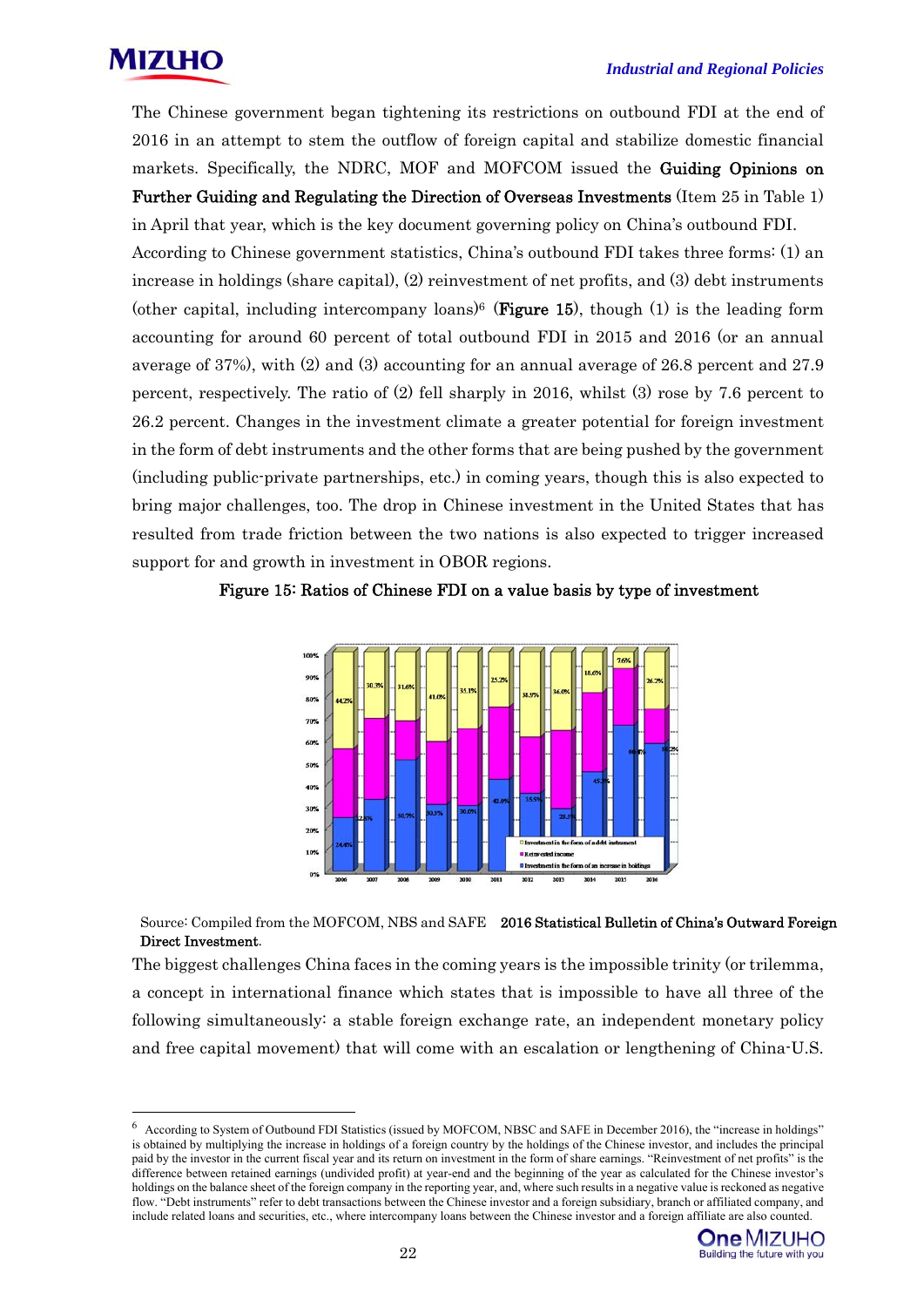

trade frictions7, though it will also have to address issues such as progress towards sounder local management, localization and corporate social responsibility as investment expands. The next installment of this report will examine investment trends in major regions of the world and highlight the status China's overseas expansion into key industries, including automobiles, telecommunications, iron and steel, and production equipment, will clarify the successes and challenges of corporate China's forays into the international arena, and look at where they are headed.

[Continued in Part 2: China's Outbound FDI by Region]

<sup>7</sup> Readers are referred to the latest publication from Kajitani Kai, a specialist on the Chinese economy: *Chugoku Keizai Kogi* ("A Lecture on the Chinese Economy"; Chuokoron-Shinsha, September 2018), for a detailed analysis of this issue.

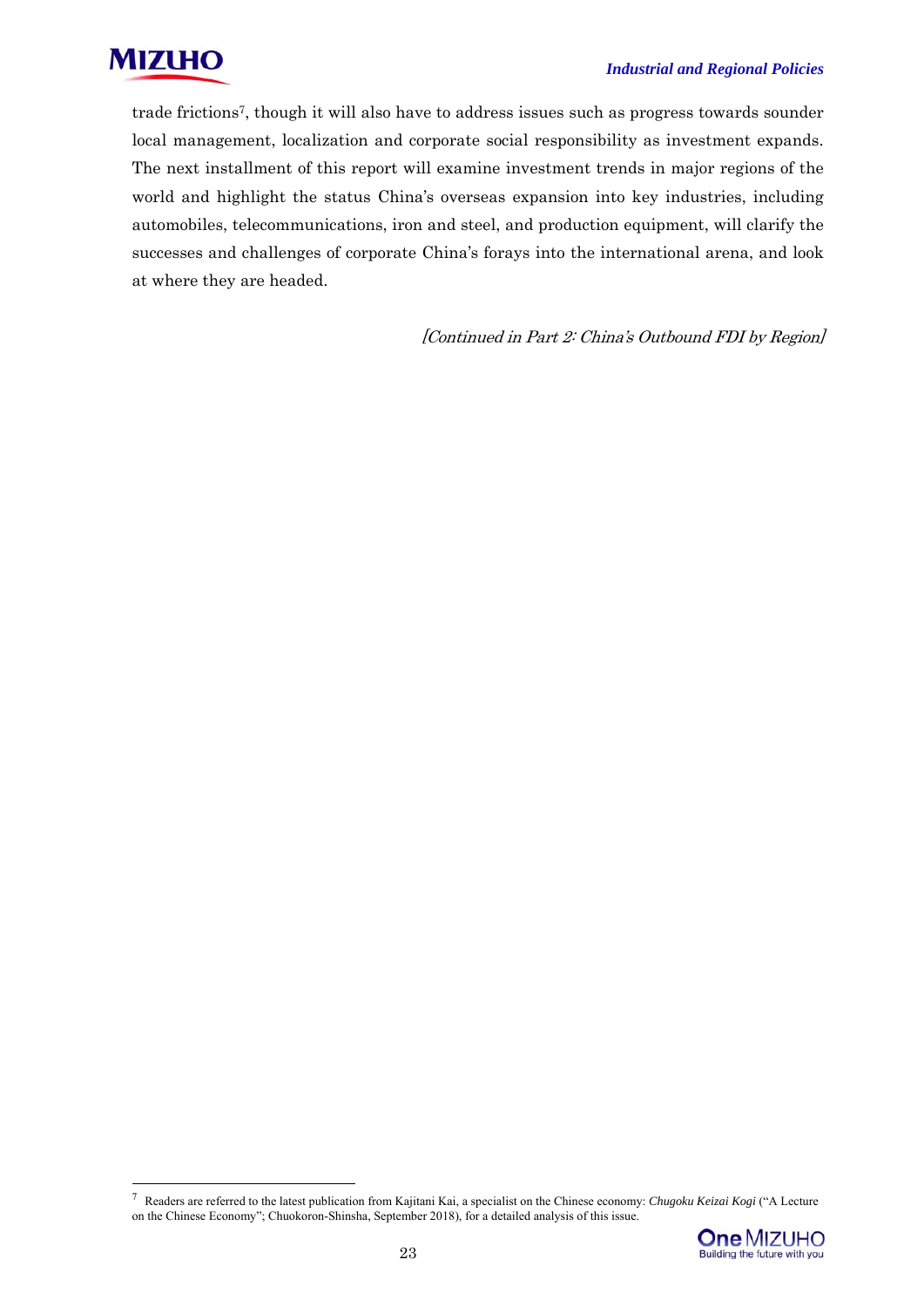

Comparison Between the Current Situation and the Time of the Chinese Financial Crisis from the Viewpoint of Capital Outflow

**Kei Yano Treasury Diepartment Mizuho Bank (China) Ltd. Kei.yano@mizuho-cb.com** 

#### **1. Introduction**

Since the beginning of 2018, downward pressure on the Chinese yuan has been strengthening due to the trade frictions between the U.S. and China, as well as due to concerns over economic downturn. On June 15, 2018, the U.S. introduced a customs duty against China as a means of sanction, after which the SSE Composite Index fell below 3,000, leading the Chinese yuan to depreciate sharply. The depreciation range of the Chinese yuan against the U.S. dollar reached 10% or more at the highest point (Fig. 1).

In August, the People's Bank of China (PBOC) announced its decision to resume foreign-currency risk reserve deposits on futures transactions by companies selling the Chinese yuan. Furthermore, the "counter-cyclical factor" was re-introduced for the calculation of the PBOC's central parity rate. Thus, various measures were taken to control the depreciation of the Chinese yuan.

The sharp depreciation of the Chinese yuan and the subsequent measures to control the depreciation of the Chinese yuan remind us of the sharp depreciation of Chinese stock prices and the depreciation of the Chinese yuan caused by the change in the calculation method of the PBOC's central parity rate in August 2015.

The problem at that point was capital outflow from China. Thus, this article will examine the depreciation of the Chinese stock prices and the Chinese yuan from the viewpoint of capital outflow. Please note that this article is in large part written from the personal viewpoint of the author.



Figure 1: U.S. dollar/Chinese yuan exchange rate and measures to control the depreciation of the Chinese yuan

Source: Bloomberg

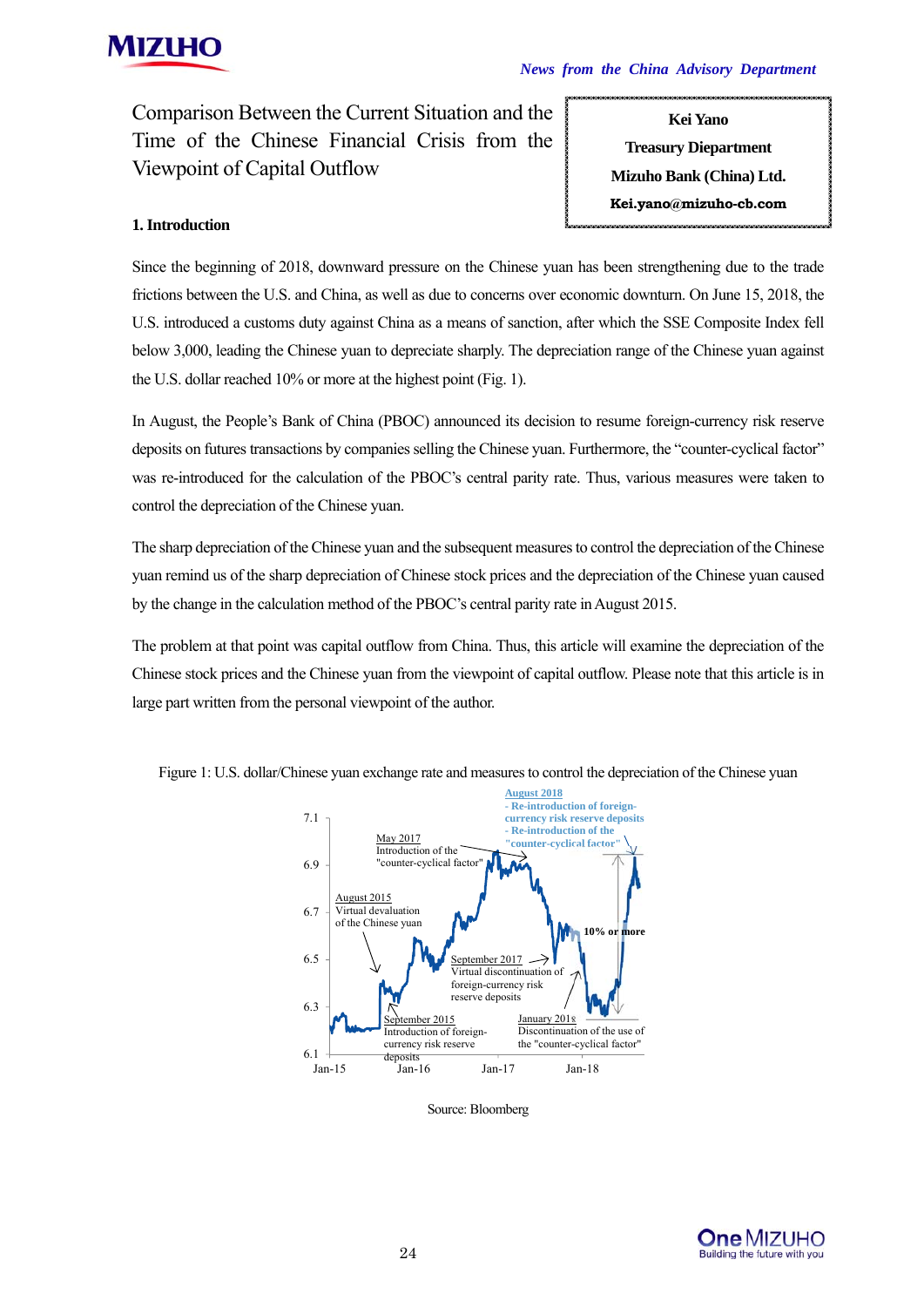

#### **2. Comparison of the current situation with the depreciation of Chinese stock prices and the Chinese yuan at the time of the Chinese financial crisis and the subsequent capital outflow**

In 2015, concerns over the downturn of the Chinese economy and the sharp depreciation of the Chinese stock prices led to confusion in the global market, comprising part of what is also known as the "China Shock." The confusion of the market was particularly serious for the following two reasons: (1) stock prices depreciated within an extremely short period and (2) concerns over capital outflow grew due to the substantial decline in foreign-currency reserves.

In 2012, the government under President Xi Jinping was established, after which expectations grew for economic revitalization through the efficient use of the stock market. In 2014, the "Shanghai-Hong Kong Stock Connect" initiative was introduced, leading foreign capital into the Chinese stock market. Thanks to these measures, Chinese stock prices appreciated significantly before said "China Shock." However, thereafter, stock prices were led to depreciate sharply, as a reaction to economic downturn in China, along with the depreciation of the crude oil price and the rewinding of funds supplied for monetary easing in the U.S., in addition to the interest rate hikes in the U.S. (Fig. 2). With the unstable situation in the Chinese stock market, market concerns spread throughout the market over the outflow of foreign capital that was previously invested in China.

When funds are moved from China to abroad, the Chinese yuan generally depreciates, as a result of growing demand to convert the Chinese yuan into foreign currencies. Therefore, the PBOC took a measure to control the depreciation of the Chinese yuan by selling foreign currencies and buying the Chinese yuan. As a result, the foreigncurrency reserves that had accumulated to reach USD 4 trillion at the beginning of 2014 declined sharply (Fig. 3). In response to the fact that foreign-currency reserves started to decline, concerns over capital outflow grew further throughout the market, accelerating the depreciation of stock prices and the Chinese yuan. In order to stop this phenomenon, the Chinese monetary authorities did not have any choice but to strengthen regulations.

Then, what about the current situation regarding the depreciation of Chinese stock prices and the Chinese yuan? Since 2017, Chinese stock prices were not appreciating significantly due to measures to control the bubble economy as taken by the Chinese monetary authorities and due to the deleveraging policy to solve the problem of excess debt. The current situation therefore seems a little different from that of the times of the "China Shock."

This time, stock prices depreciated because cases of company default increased in 2018 at a faster rate than in 2016, with the worst record seen due to the promotion of deleveraging by the monetary authorities, fueling concerns over economic downturn in China, all while concerns were also growing rapidly over the trade frictions between the U.S. and China.

Therefore, the Chinese monetary authorities were able to mitigate the situation with a series of fiscal and monetary measures to slow down the depreciation of stock prices, thus keeping the market from falling into the level of confusion seen during the times of the "China Shock." On the other hand, the Chinese yuan has been depreciating at a rate faster than the times of the "China Shock," temporarily recording a fall of 10%—as was discussed above. The next section will examine whether capital outflow is observed at the time of the depreciation of the Chinese yuan.

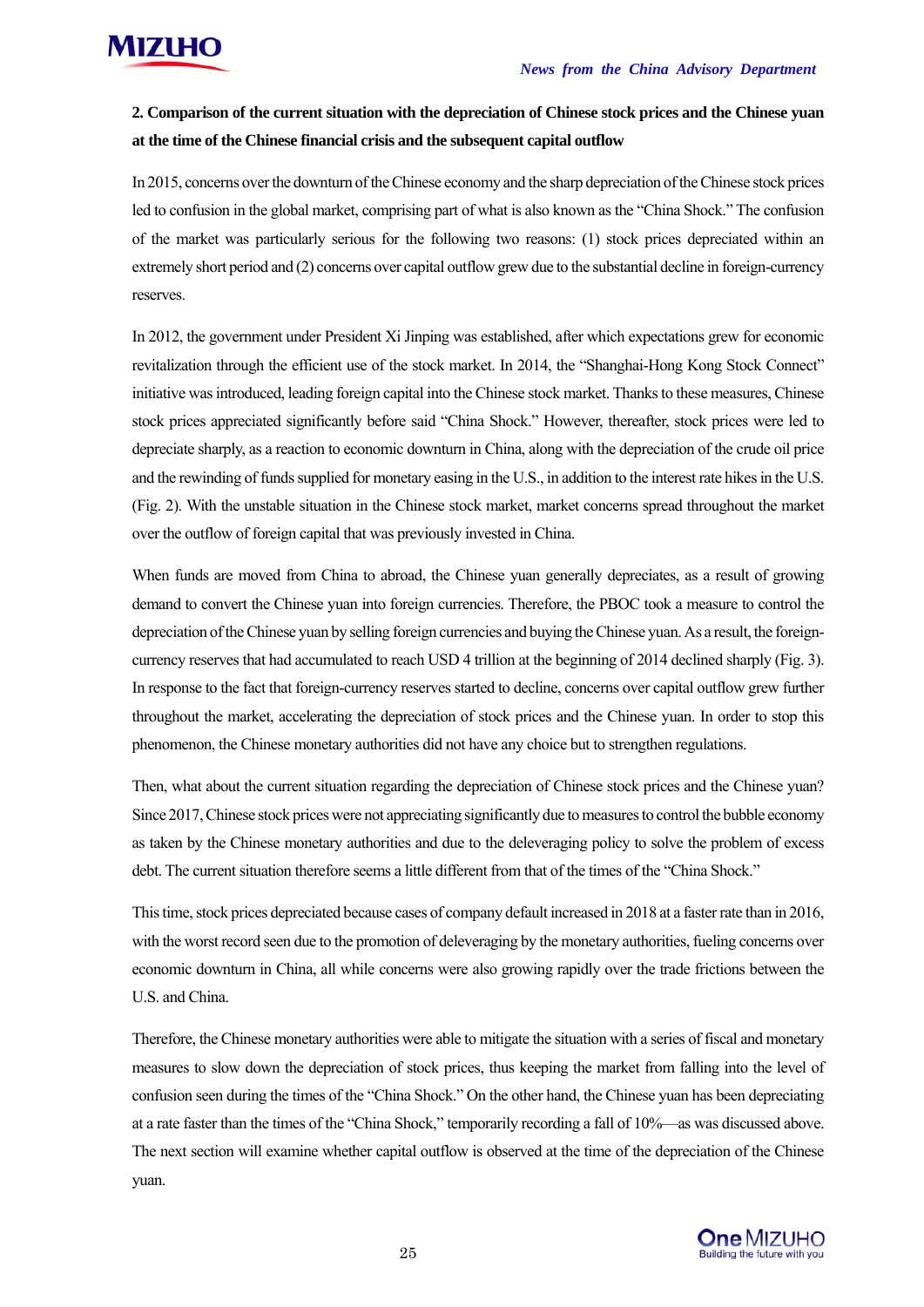



#### Figure 2: SSE Composite Index Figure 3: Foreign-currency reserves

6 6.1 6.2 6.3 6.4 6.5 6.6 6.7 6.8 6.9

Source: Bloomberg Source: Bloomberg Source: Bloomberg

#### **3. Did the depreciation of the Chinese yuan observed this time cause capital outflow?**

First of all, as a result of the depreciation of stock prices observed this time, market capitalization declined by more than USD 2 trillion in five months. However, at the time of the "China Shock," market capitalization declined by more than USD 5 trillion, out of which USD 3.2 trillion declined within the first three weeks. These figures suggest that the Chinese stock market lost less capital this time compared to the times of the "China Shock" (Fig. 4).

With regard to foreign-currency reserves, when stock prices depreciated this time, there was no decline in foreigncurrency reserves to fuel concerns over capital outflow, unlike the times of the "China Shock." Furthermore, the Chinese monetary authorities introduced a regulation to control the conversion of the Chinese yuan into foreign currencies, targeting companies and individuals during the times of the "China Shock" (Fig. 5), and part of the regulation is still in effect. As a result, Chinese companies that used to be active in acquiring foreign companies stopped acquiring such companies. Therefore, the amount of direct investment that used to be a negative net figure during the times of the "China Shock" turned into a positive figure thanks to a decline in foreign direct investment and an increase in domestic direct investment (Fig. 6). As a consequence, market participants have not been actively selling the Chinese yuan or buying foreign currencies in the onshore market (Fig. 7).

Furthermore, as a result of deregulation toward the external market, there has been constant capital inflow into the Chinese onshore bond market from abroad despite the depreciation of the Chinese yuan observed in the last several months. The Chinese bond holdings by foreign investors recorded positive growth for 18 consecutive months until August, realizing the longest period of expansion (Fig. 8).

While domestic interest rates are falling in China, interest rates are rising in the U.S., narrowing the interest rate differentials and lowering hedge costs, which is considered to be another reason for the increase in Chinese bond holdings. As was discussed above, there has currently been no significant capital outflow. However, then, is there no risk of capital outflow from this time onward, while stock prices and the Chinese yuan have been depreciating significantly? The next section will discuss the possible risks of capital outflow in the times ahead.

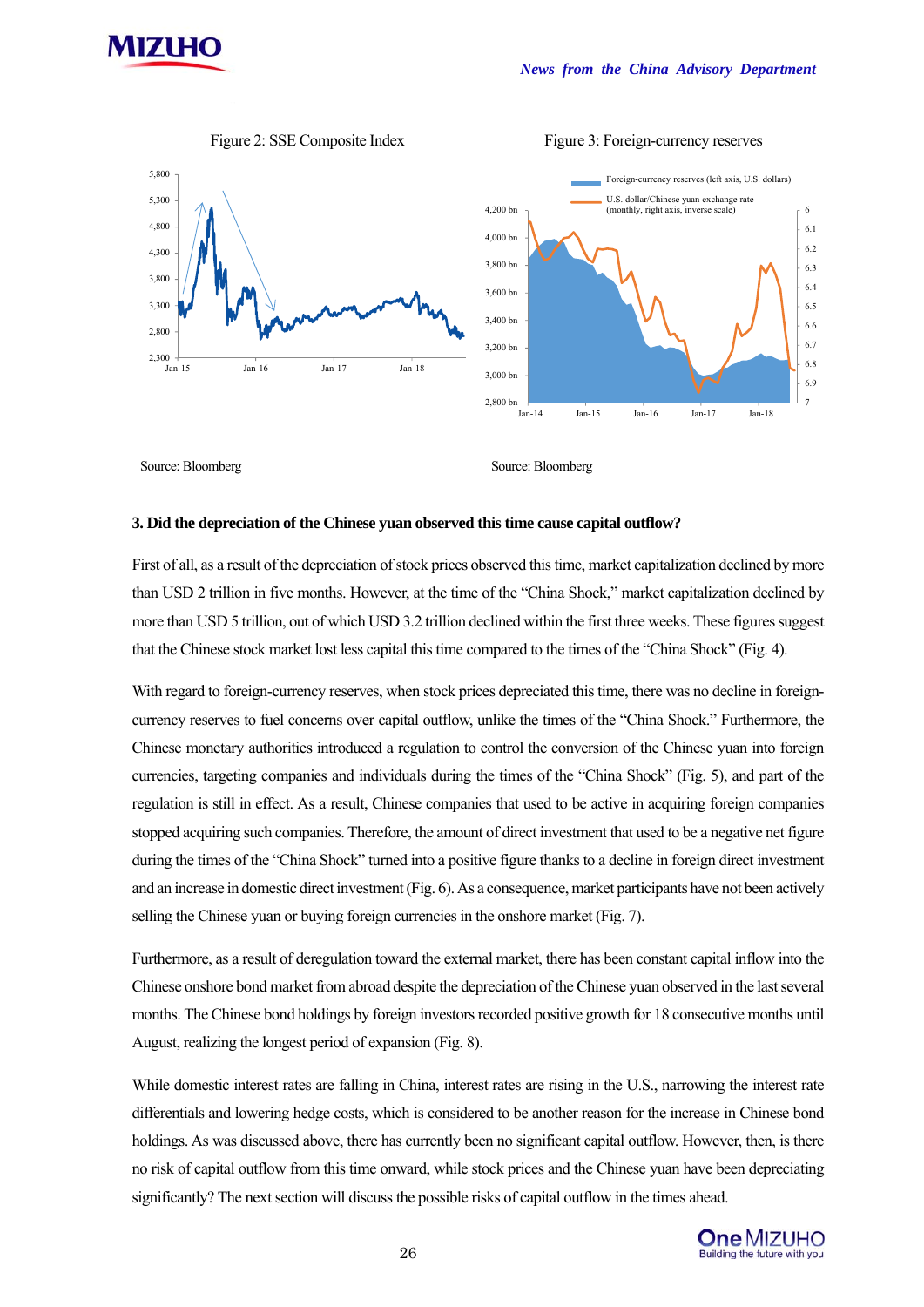

Figure 4: Market capitalization of Chinese stocks (denominated in U.S. dollars)



#### Source: Bloomberg Source: Various media reports etc.

Figure 6: Foreign/domestic direct investment (denominated in U.S. dollars)



Source: Bloomberg Source: Bloomberg Source: Bloomberg

Figure 8: Holding balance of Chinese bonds by foreign investors (denominated in the Chinese yuan)



Source: Bloomberg

| <b>One MIZUHO</b>            |
|------------------------------|
|                              |
| Building the future with you |

| Target          | Content                                                                                                                                                                                                                                        | Purpose                                                                                                                  |
|-----------------|------------------------------------------------------------------------------------------------------------------------------------------------------------------------------------------------------------------------------------------------|--------------------------------------------------------------------------------------------------------------------------|
|                 | Approval by the Chinese monetary<br>authorities is required beforehand if<br>the investment exceeds USD 5<br>million involving foreign exchange.                                                                                               | To control the conversion<br>of Chinese yuan<br>into<br>foreign currencies<br>by<br>Chinese companies                    |
| Compan<br>ies   | A Chinese subsidiary of a foreign<br>company can lend up to 30% of its<br>equity capital to its headquarters.                                                                                                                                  | To control the conversion<br>of Chinese yuan into<br>foreign currencies by local<br>subsidiaries of foreign<br>companies |
|                 | Conversion of Chinese yuan into<br>foreign currencies is capped at USD<br>50,000 annually per person.                                                                                                                                          | To control the conversion<br>of Chinese yuan into<br>foreign currencies inside<br>China                                  |
| Individu<br>als | The use of the "Union Pay" card by<br>those from Mainland China for<br>shopping abroad is regulated.<br>It is in principle prohibited to<br>convert Chinese yuan in order to<br>buy real estate, securities, and<br>insurance products abroad. | To control the conversion<br>of Chinese yuan<br>into<br>foreign currencies outside<br>China                              |

Figure 5: Major capital regulations taken during the times of the "China Shock"



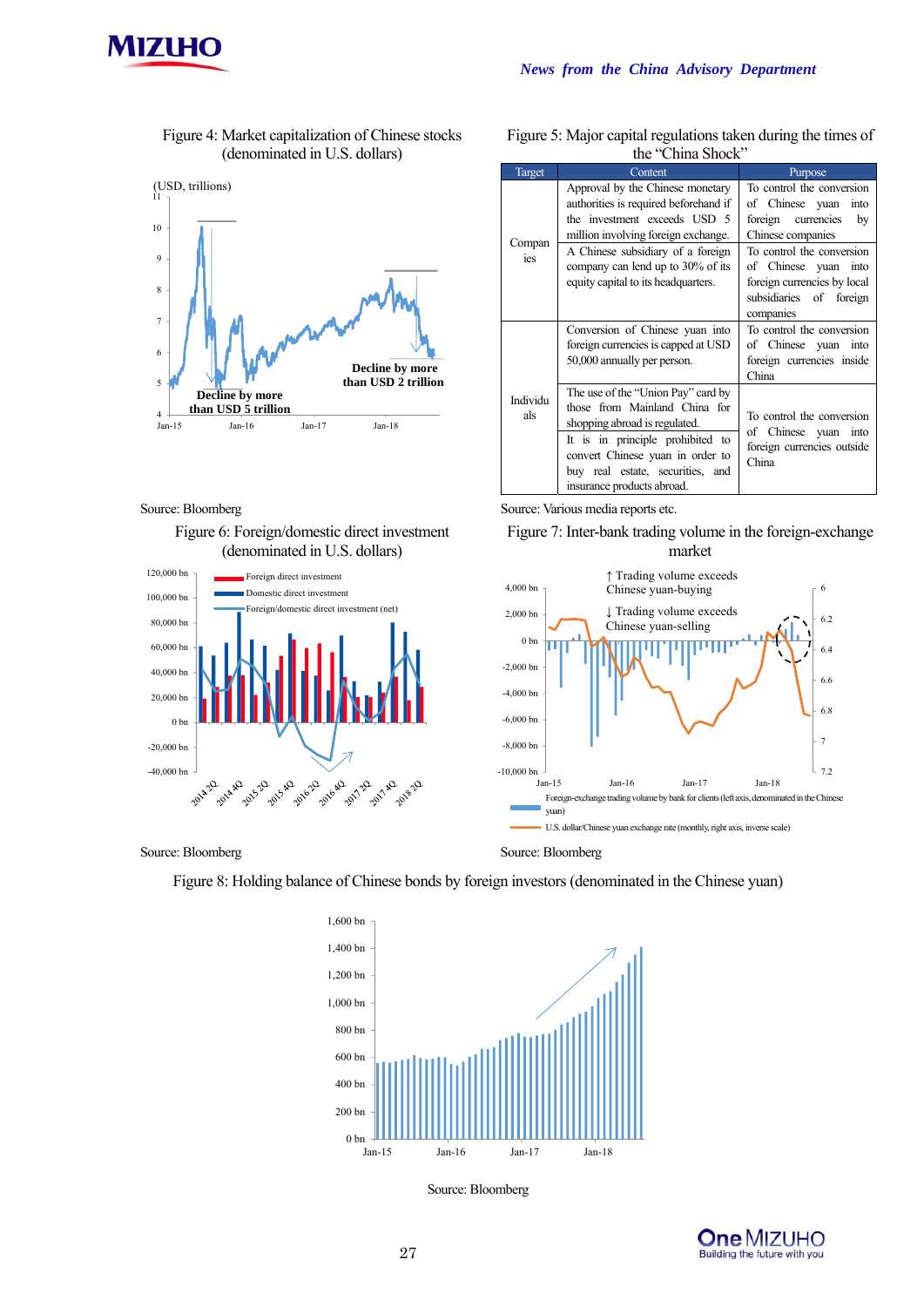

#### **4. Regarding possible capital outflow in the times ahead**

The first possible risk regarding capital outflow in the times ahead would be the narrowing of the interest rate differentials between the U.S. and China (Fig. 9). Even though the current situation is currently contributing to capital inflow into the onshore bond market, as a means of cutting hedge costs, if said current situation lasts for a long period, investors would hope to hold assets denominated in U.S. dollars. As a result, market participants are expected to start selling the Chinese yuan to buy the U.S. dollar.

Furthermore, it is also important for Chinese monetary authorities to mitigate the slowdown in Chinese economic growth, which China is currently facing. While the problem of trade frictions between the U.S. and China persists, if the economy slows down more significantly than expected, the Chinese monetary authorities may consider cutting the interest rate to stimulate the economy. If this happens, Chinese interest rates would not rise easily until the fund procurement costs for companies fall to a sufficient level. If the interest rates depreciate in China, it would not be interesting for investors to invest in the Chinese domestic bond market, and the capital inflow into the Chinese bond market may decrease.

The depreciation of real estate prices is another risk factor for the times ahead. The Chinese government introduced a restrictive measure for housing purchases in 2016 in order to control the appreciation of real estate prices, as the current situation can be described as a housing bubble. The measure had some effect in stabilizing real estate prices for a while. However, real estate prices have recently been rising again in terms of the year-on-year price appreciation rate (Fig. 10). As was once the case in Japan, real estate prices may appreciate to an unrealistic level that eliminates buyer motivation, thus causing price depreciation. If that happens, investors may move their funds from the domestic real estate market to the foreign market in fear of the fall of asset values. As can be seen from above, there are currently various risks involving capital outflow, making it possible for capital outflow to become a serious problem in the market.

Figure 9: Interest rate differentials between the U.S. and







Source: Bloomberg Source: Bloomberg Source: Bloomberg